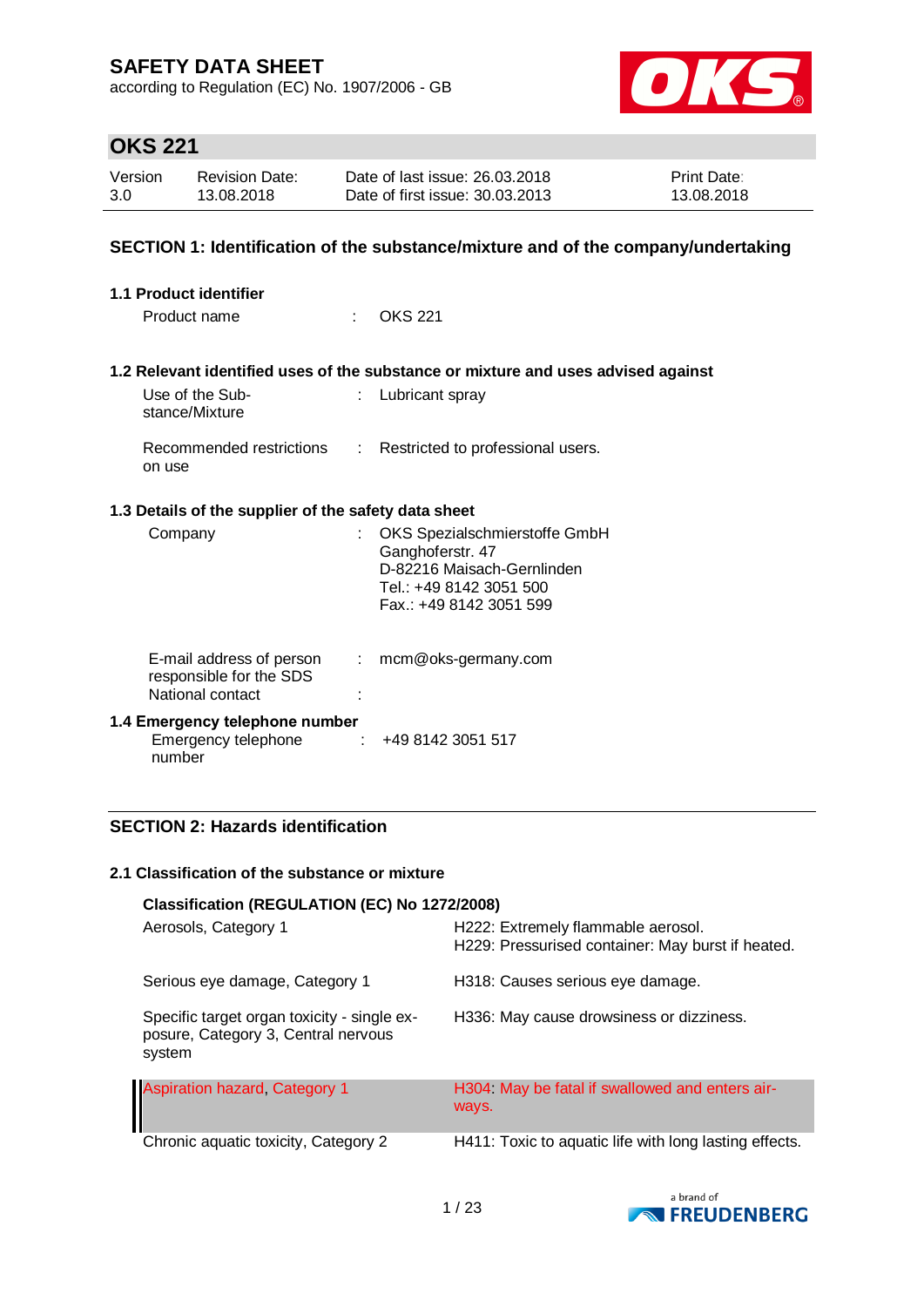according to Regulation (EC) No. 1907/2006 - GB



# **OKS 221**

| Version | <b>Revision Date:</b> | Date of last issue: 26,03,2018  | <b>Print Date:</b> |
|---------|-----------------------|---------------------------------|--------------------|
| 3.0     | 13.08.2018            | Date of first issue: 30.03.2013 | 13.08.2018         |

#### **2.2 Label elements**

| Labelling (REGULATION (EC) No 1272/2008) |   |                                  |                                                                                                                                                                                       |  |
|------------------------------------------|---|----------------------------------|---------------------------------------------------------------------------------------------------------------------------------------------------------------------------------------|--|
| Hazard pictograms                        |   |                                  |                                                                                                                                                                                       |  |
| Signal word<br>÷                         |   | Danger                           |                                                                                                                                                                                       |  |
| <b>Hazard statements</b>                 | ÷ | H222<br>H <sub>229</sub><br>H304 | Extremely flammable aerosol.<br>Pressurised container: May burst if heated.<br>May be fatal if swallowed and enters air-<br>ways.                                                     |  |
|                                          |   | H318<br>H336<br>H411             | Causes serious eye damage.<br>May cause drowsiness or dizziness.<br>Toxic to aquatic life with long lasting effects.                                                                  |  |
| Supplemental Hazard<br><b>Statements</b> |   | <b>EUH066</b>                    | Repeated exposure may cause skin dry-<br>ness or cracking.                                                                                                                            |  |
| Precautionary statements                 |   | <b>Prevention:</b>               |                                                                                                                                                                                       |  |
|                                          |   | P210                             | Keep away from heat, hot surfaces, sparks,<br>open flames and other ignition sources. No<br>smoking.                                                                                  |  |
|                                          |   | P211                             | Do not spray on an open flame or other<br>ignition source.                                                                                                                            |  |
|                                          |   | P251                             | Do not pierce or burn, even after use.                                                                                                                                                |  |
|                                          |   | P273                             | Avoid release to the environment.                                                                                                                                                     |  |
|                                          |   | P280                             | Wear eye protection/ face protection.                                                                                                                                                 |  |
|                                          |   | <b>Response:</b>                 |                                                                                                                                                                                       |  |
|                                          |   | P301 + P310                      | IF SWALLOWED: Immediately call a<br>POISON CENTER/doctor.                                                                                                                             |  |
|                                          |   | P305 + P351 + P338 + P310        | IF IN EYES: Rinse cautiously<br>with water for several minutes. Remove<br>contact lenses, if present and easy to do.<br>Continue rinsing. Immediately call a<br>POISON CENTER/doctor. |  |
|                                          |   | P331<br>P391                     | Do NOT induce vomiting.<br>Collect spillage.                                                                                                                                          |  |
|                                          |   | Storage:                         |                                                                                                                                                                                       |  |
|                                          |   | $P410 + P412$                    | Protect from sunlight. Do not expose to<br>temperatures exceeding 50 °C/ 122 °F.                                                                                                      |  |

Hazardous components which must be listed on the label: pentane calcium dihydroxide

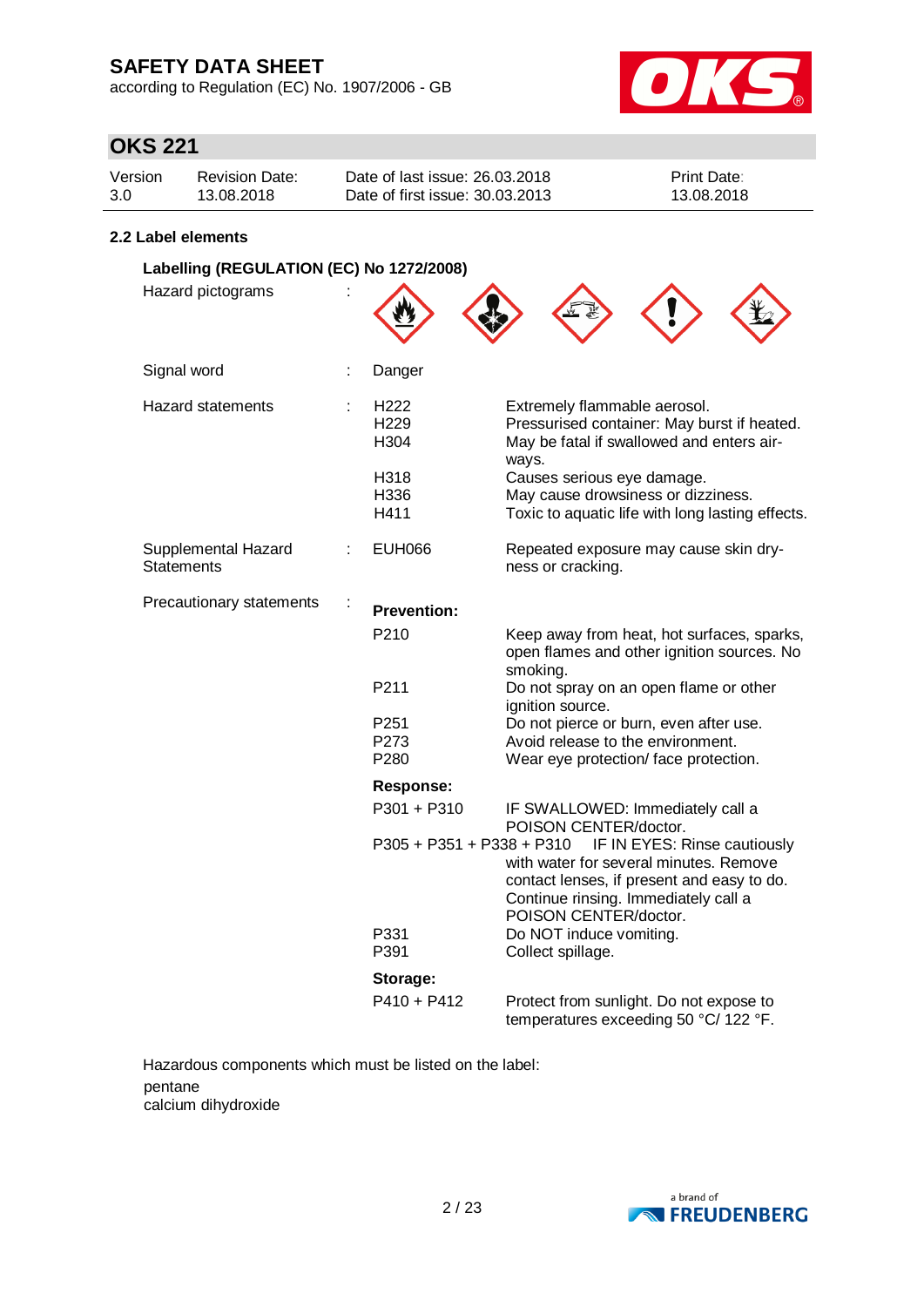according to Regulation (EC) No. 1907/2006 - GB



## **OKS 221**

| Version | <b>Revision Date:</b> | Date of last issue: 26.03.2018  | <b>Print Date:</b> |
|---------|-----------------------|---------------------------------|--------------------|
| 3.0     | 13.08.2018            | Date of first issue: 30.03.2013 | 13.08.2018         |

#### **2.3 Other hazards**

This substance/mixture contains no components considered to be either persistent, bioaccumulative and toxic (PBT), or very persistent and very bioaccumulative (vPvB) at levels of 0.1% or higher.

### **SECTION 3: Composition/information on ingredients**

#### **3.2 Mixtures**

Chemical nature : Active substance with propellant

#### **Hazardous components**

| Chemical name       | CAS-No.<br>EC-No.<br>Index-No.<br>Registration number                     | Classification                                                                       | Concentration<br>limits<br>M-Factor<br><b>Notes</b> | Concentration<br>(% w/w) |  |
|---------------------|---------------------------------------------------------------------------|--------------------------------------------------------------------------------------|-----------------------------------------------------|--------------------------|--|
| pentane             | 109-66-0<br>203-692-4<br>601-006-00-1<br>01-2119459286-30-<br><b>XXXX</b> | Flam. Liq.2; H225<br>STOT SE3; H336<br>Asp. Tox.1; H304<br>Aquatic Chronic2;<br>H411 | Note C                                              | $>= 30 - 50$             |  |
| propane             | 74-98-6<br>200-827-9<br>601-003-00-5<br>01-2119486944-21-<br><b>XXXX</b>  | Flam. Gas1; H220<br>Press. GasCompr.<br>Gas; H280                                    | Note U (table<br>3.1)                               | $>= 10 - 20$             |  |
| calcium dihydroxide | 1305-62-0<br>215-137-3<br>01-2119475151-45-<br><b>XXXX</b>                | Skin Irrit.2; H315<br>Eye Dam.1; H318<br>STOT SE3; H335                              |                                                     | $>= 3 - 10$              |  |
| isobutane           | 75-28-5<br>200-857-2<br>601-004-00-0<br>01-2119485395-27-<br><b>XXXX</b>  | Flam. Gas1; H220<br>Press. GasCompr.<br>Gas; H280                                    | Note U (table<br>3.1), Note C                       | $>= 1 - 10$              |  |
|                     | Substances with a workplace exposure limit :                              |                                                                                      |                                                     |                          |  |
| butane              | 106-97-8                                                                  | Flam. Gas1; H220                                                                     |                                                     | $>= 10 - 20$             |  |

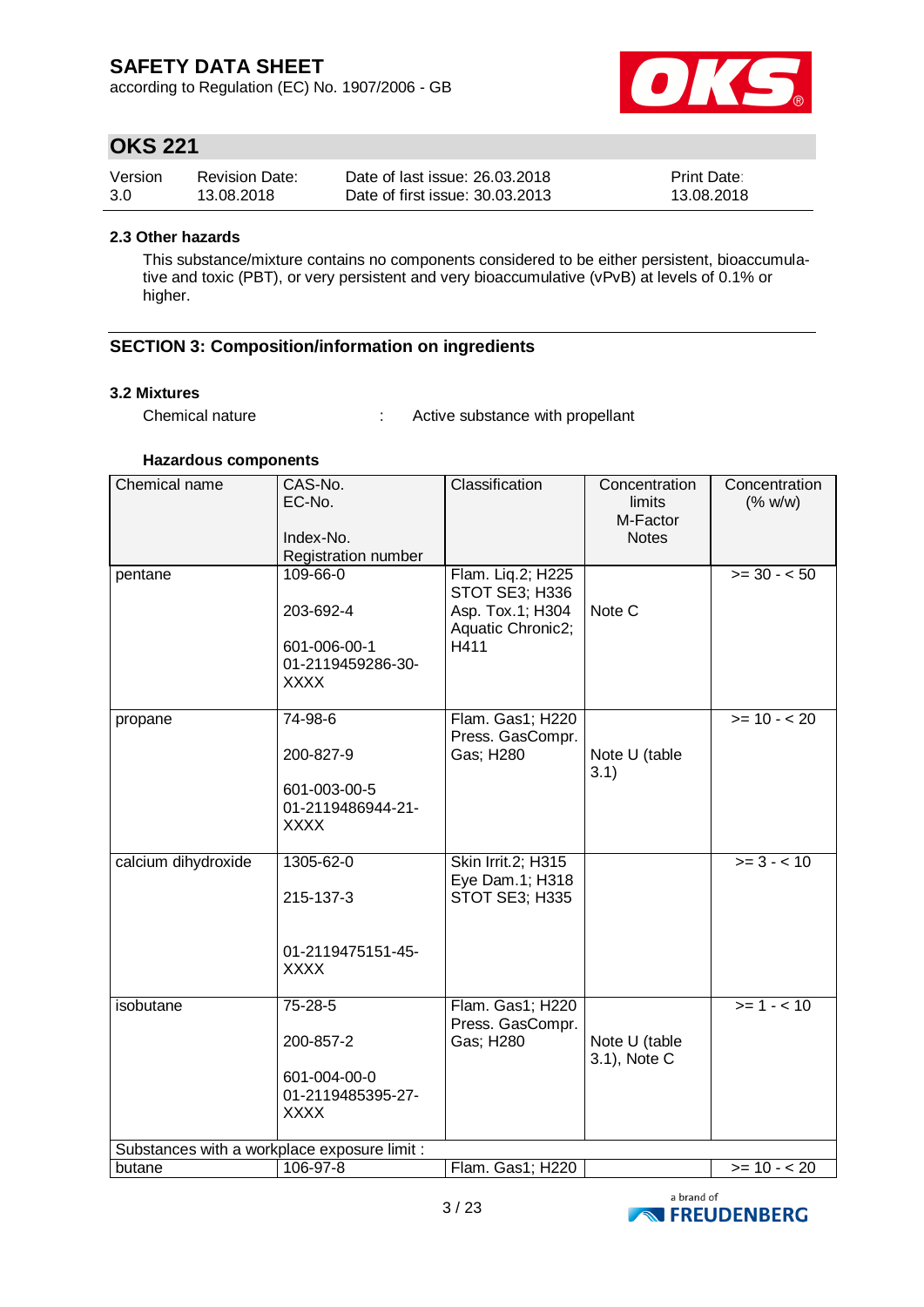according to Regulation (EC) No. 1907/2006 - GB



# **OKS 221**

| Version | Revision Date: | Date of last issue: 26.03.2018  | <b>Print Date:</b> |
|---------|----------------|---------------------------------|--------------------|
| 3.0     | 13.08.2018     | Date of first issue: 30.03.2013 | 13.08.2018         |

|                            | 203-448-7<br>601-004-00-0 | Press. GasCompr.<br>Gas; H280 | Note U (table<br>3.1), Note C |             |
|----------------------------|---------------------------|-------------------------------|-------------------------------|-------------|
| molybdenum disul-<br>phide | 1317-33-5<br>215-263-9    |                               |                               | $>= 1 - 10$ |
| Graphite                   | 7782-42-5<br>231-955-3    |                               |                               | $>= 1 - 10$ |

For explanation of abbreviations see section 16.

### **SECTION 4: First aid measures**

### **4.1 Description of first aid measures**

| If inhaled              | Call a physician or poison control centre immediately.<br>Remove person to fresh air. If signs/symptoms continue, get<br>medical attention.<br>Keep patient warm and at rest.<br>If unconscious, place in recovery position and seek medical<br>advice.<br>Keep respiratory tract clear.<br>If breathing is irregular or stopped, administer artificial respira-<br>tion. |  |
|-------------------------|---------------------------------------------------------------------------------------------------------------------------------------------------------------------------------------------------------------------------------------------------------------------------------------------------------------------------------------------------------------------------|--|
| In case of skin contact | Take off all contaminated clothing immediately.<br>Get medical attention immediately if irritation develops and<br>persists.<br>Wash clothing before reuse.<br>Thoroughly clean shoes before reuse.<br>Wash skin thoroughly with soap and water or use recognized<br>skin cleanser.                                                                                       |  |
| In case of eye contact  | Rinse immediately with plenty of water, also under the eyelids,<br>for at least 10 minutes.<br>If easy to do, remove contact lens, if worn.<br>Get medical attention immediately.                                                                                                                                                                                         |  |
| If swallowed            | Move the victim to fresh air.<br>÷<br>If accidentally swallowed obtain immediate medical attention.<br>Keep respiratory tract clear.<br>Do NOT induce vomiting.                                                                                                                                                                                                           |  |

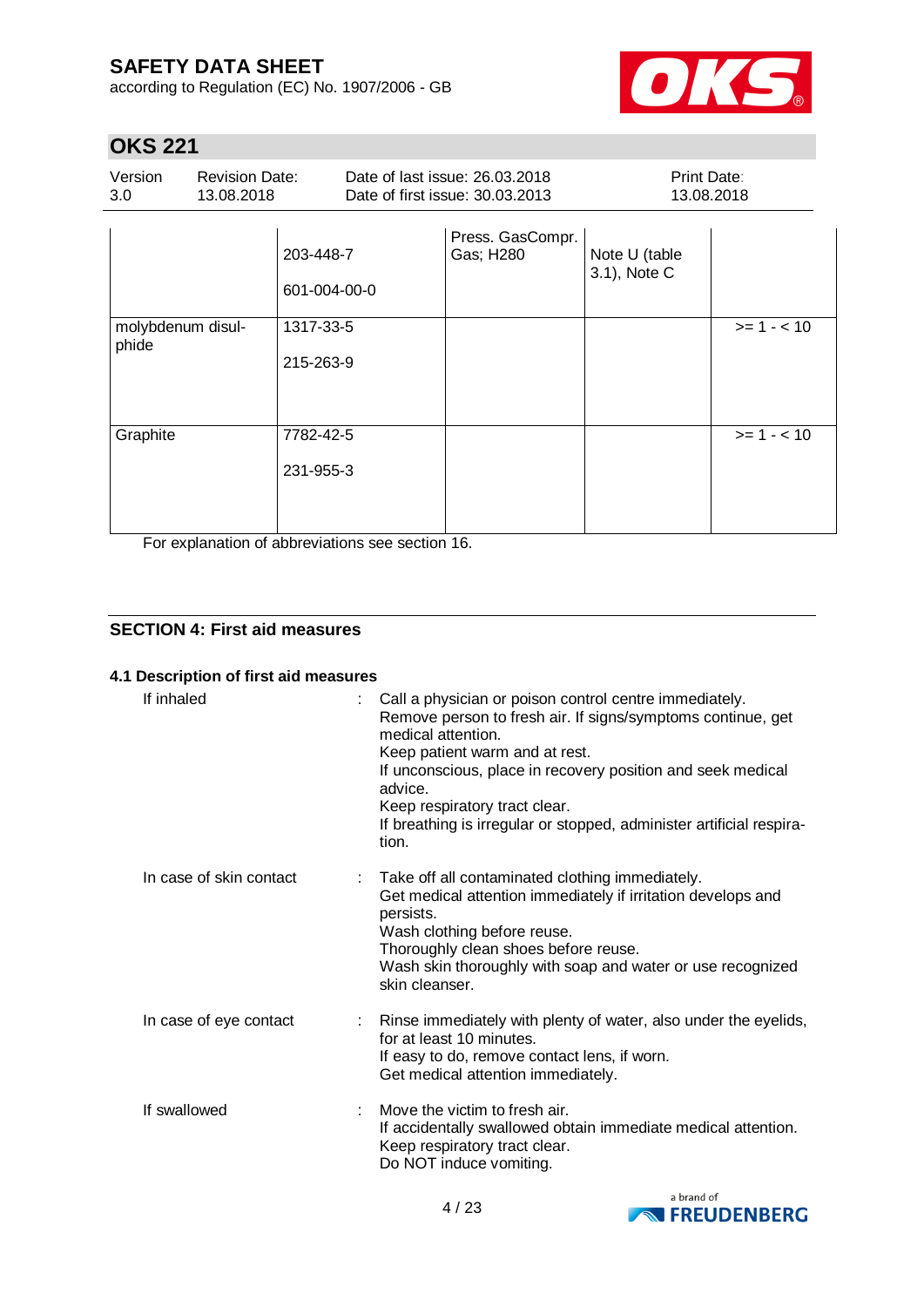according to Regulation (EC) No. 1907/2006 - GB



# **OKS 221**

| Version<br>3.0 | <b>Revision Date:</b><br>13.08.2018 | Date of last issue: 26,03,2018<br>Date of first issue: 30.03.2013                                                                                                                                                    | Print Date:<br>13.08.2018 |
|----------------|-------------------------------------|----------------------------------------------------------------------------------------------------------------------------------------------------------------------------------------------------------------------|---------------------------|
|                |                                     | Rinse mouth with water.<br>Aspiration hazard if swallowed - can enter lungs and cause<br>damage.                                                                                                                     |                           |
|                |                                     | 4.2 Most important symptoms and effects, both acute and delayed                                                                                                                                                      |                           |
| Symptoms       |                                     | Inhalation may provoke the following symptoms:<br>Unconsciousness<br><b>Dizziness</b><br><b>Drowsiness</b><br>Headache<br>Nausea<br><b>Tiredness</b><br>Skin contact may provoke the following symptoms:<br>Erythema |                           |
|                |                                     | Aspiration may cause pulmonary oedema and pneumonitis.                                                                                                                                                               |                           |
| Risks          |                                     | Central nervous system depression<br>Can be absorbed through skin.<br>Risk of product entering the lungs on vomiting after ingestion.<br>Health injuries may be delayed.                                             |                           |

### **4.3 Indication of any immediate medical attention and special treatment needed**

Treatment : Treat symptomatically.

### **SECTION 5: Firefighting measures**

| 5.1 Extinguishing media<br>Suitable extinguishing media : ABC powder     |                                                                                                                                                                                                                      |
|--------------------------------------------------------------------------|----------------------------------------------------------------------------------------------------------------------------------------------------------------------------------------------------------------------|
| Unsuitable extinguishing<br>media                                        | : High volume water jet                                                                                                                                                                                              |
| 5.2 Special hazards arising from the substance or mixture                |                                                                                                                                                                                                                      |
| Specific hazards during fire- : Fire may cause evolution of:<br>fighting | Carbon oxides<br>Metal oxides<br>Sulphur oxides                                                                                                                                                                      |
|                                                                          | Fire Hazard<br>Do not let product enter drains.<br>Contains gas under pressure; may explode if heated.<br>Beware of vapours accumulating to form explosive concentra-<br>tions. Vapours can accumulate in low areas. |

#### **5.3 Advice for firefighters**

Special protective equipment : In the event of fire, wear self-contained breathing apparatus.

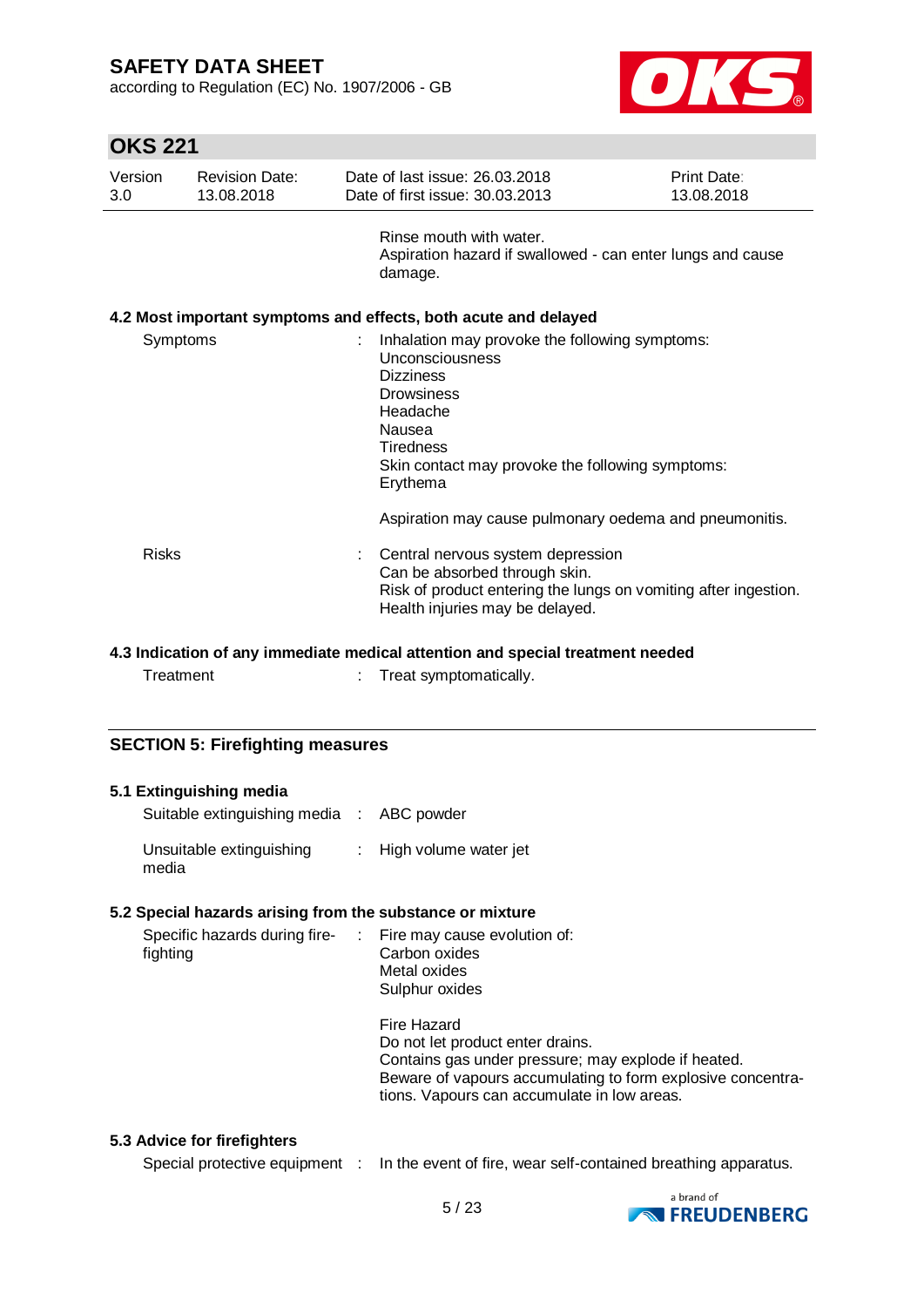according to Regulation (EC) No. 1907/2006 - GB



# **OKS 221**

| Version<br>3.0   | <b>Revision Date:</b><br>13.08.2018 | Date of last issue: 26,03,2018<br>Date of first issue: 30.03.2013                                                                                                                              | <b>Print Date:</b><br>13.08.2018 |
|------------------|-------------------------------------|------------------------------------------------------------------------------------------------------------------------------------------------------------------------------------------------|----------------------------------|
| for firefighters |                                     | Use personal protective equipment. In the case of respirable<br>dust and/or fumes, use self-contained breathing apparatus.<br>Exposure to decomposition products may be a hazard to<br>health. |                                  |
|                  | Further information                 | : Standard procedure for chemical fires.<br>Collect contaminated fire extinguishing water separately. This<br>must not be discharged into drains.<br>Cool containers/tanks with water spray.   |                                  |

### **SECTION 6: Accidental release measures**

#### **6.1 Personal precautions, protective equipment and emergency procedures**

| Personal precautions | Evacuate personnel to safe areas.<br>Ensure adequate ventilation.<br>Remove all sources of ignition.<br>Do not breathe vapours or spray mist.<br>Do not breathe dust/ fume/ gas/ mist/ vapours/ spray.<br>Refer to protective measures listed in sections 7 and 8.<br>Only qualified personnel equipped with suitable protective |
|----------------------|----------------------------------------------------------------------------------------------------------------------------------------------------------------------------------------------------------------------------------------------------------------------------------------------------------------------------------|
|                      | equipment may intervene.                                                                                                                                                                                                                                                                                                         |

#### **6.2 Environmental precautions**

| Environmental precautions | : Do not allow contact with soil, surface or ground water.    |
|---------------------------|---------------------------------------------------------------|
|                           | Prevent further leakage or spillage if safe to do so.         |
|                           | If the product contaminates rivers and lakes or drains inform |
|                           | respective authorities.                                       |

#### **6.3 Methods and material for containment and cleaning up**

| Methods for cleaning up | : Contain spillage, and then collect with non-combustible ab-<br>sorbent material, (e.g. sand, earth, diatomaceous earth, ver-<br>miculite) and place in container for disposal according to local<br>/ national regulations (see section 13).<br>Keep in suitable, closed containers for disposal.<br>Non-sparking tools should be used. |
|-------------------------|-------------------------------------------------------------------------------------------------------------------------------------------------------------------------------------------------------------------------------------------------------------------------------------------------------------------------------------------|
|-------------------------|-------------------------------------------------------------------------------------------------------------------------------------------------------------------------------------------------------------------------------------------------------------------------------------------------------------------------------------------|

#### **6.4 Reference to other sections**

For personal protection see section 8.

### **SECTION 7: Handling and storage**

#### **7.1 Precautions for safe handling**

Advice on safe handling : Do not use in areas without adequate ventilation. Do not breathe vapours or spray mist. In case of insufficient ventilation, wear suitable respiratory equipment.

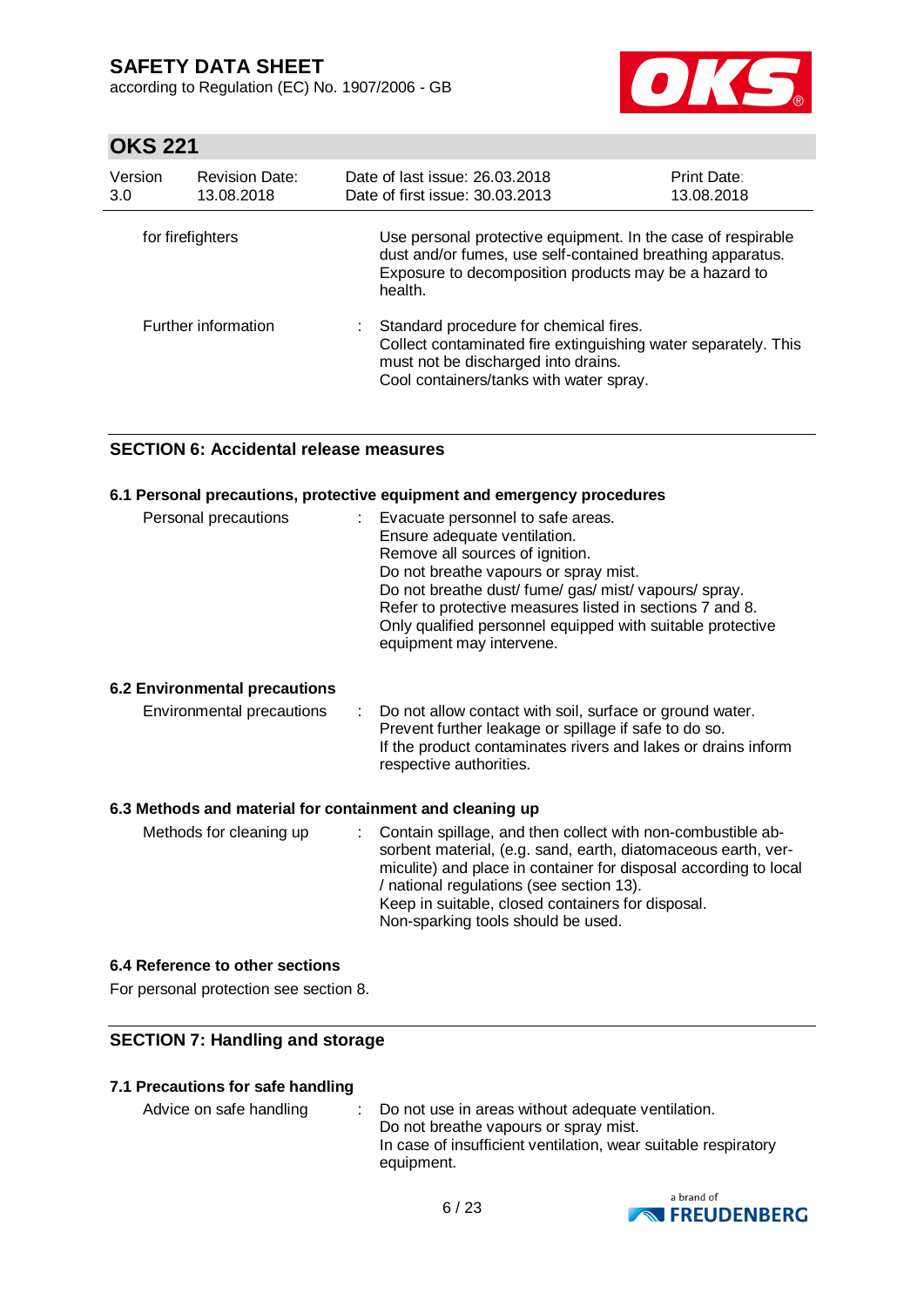according to Regulation (EC) No. 1907/2006 - GB



# **OKS 221**

| Version<br>3.0 | <b>Revision Date:</b><br>13.08.2018              | Date of last issue: 26.03.2018<br>Date of first issue: 30.03.2013                                                                                                                                                                                                                                                                                                                                                                                                                                                                                                                                                                                                                              | <b>Print Date:</b><br>13.08.2018 |
|----------------|--------------------------------------------------|------------------------------------------------------------------------------------------------------------------------------------------------------------------------------------------------------------------------------------------------------------------------------------------------------------------------------------------------------------------------------------------------------------------------------------------------------------------------------------------------------------------------------------------------------------------------------------------------------------------------------------------------------------------------------------------------|----------------------------------|
|                |                                                  | Avoid contact with skin and eyes.<br>For personal protection see section 8.<br>Keep away from fire, sparks and heated surfaces.<br>Smoking, eating and drinking should be prohibited in the ap-<br>plication area.<br>Wash hands and face before breaks and immediately after<br>handling the product.<br>Do not get in eyes or mouth or on skin.<br>Do not get on skin or clothing.<br>Do not ingest.<br>Do not use sparking tools.<br>These safety instructions also apply to empty packaging which<br>may still contain product residues.<br>Pressurized container: protect from sunlight and do not ex-<br>pose to temperatures exceeding 50 °C. Do not pierce or burn,<br>even after use. |                                  |
|                | Hygiene measures                                 | Wash face, hands and any exposed skin thoroughly after<br>handling.                                                                                                                                                                                                                                                                                                                                                                                                                                                                                                                                                                                                                            |                                  |
|                |                                                  | 7.2 Conditions for safe storage, including any incompatibilities                                                                                                                                                                                                                                                                                                                                                                                                                                                                                                                                                                                                                               |                                  |
|                | Requirements for storage<br>areas and containers | BEWARE: Aerosol is pressurized. Keep away from direct sun<br>exposure and temperatures over 50 °C. Do not open by force<br>or throw into fire even after use. Do not spray on flames or<br>red-hot objects. Store in accordance with the particular na-<br>tional regulations.                                                                                                                                                                                                                                                                                                                                                                                                                 |                                  |
|                | 7.3 Specific end use(s)<br>Specific use(s)       | Consult the technical guidelines for the use of this sub-<br>stance/mixture.                                                                                                                                                                                                                                                                                                                                                                                                                                                                                                                                                                                                                   |                                  |
|                |                                                  |                                                                                                                                                                                                                                                                                                                                                                                                                                                                                                                                                                                                                                                                                                |                                  |

### **SECTION 8: Exposure controls/personal protection**

### **8.1 Control parameters**

### **Occupational Exposure Limits**

| Components          | CAS-No.                                                                         | Value type (Form<br>of exposure) | Control parameters       | <b>Basis</b>                     |  |
|---------------------|---------------------------------------------------------------------------------|----------------------------------|--------------------------|----------------------------------|--|
| pentane             | 109-66-0                                                                        | <b>TWA</b>                       | 1,000 ppm<br>3,000 mg/m3 | 2006/15/EC<br>$(2006 - 02 - 09)$ |  |
| Further information | Indicative                                                                      |                                  |                          |                                  |  |
|                     |                                                                                 | <b>TWA</b>                       | 600 ppm                  | GB EH40                          |  |
|                     |                                                                                 |                                  | 1,800 mg/m3              | $(2007 - 08 - 01)$               |  |
| Further information | Where no specific short-term exposure limit is listed, a figure three times the |                                  |                          |                                  |  |
|                     | long-term exposure should be used                                               |                                  |                          |                                  |  |
| butane              | 106-97-8                                                                        | <b>STEL</b>                      | 750 ppm                  | GB EH40                          |  |
|                     |                                                                                 |                                  | 1,810 mg/m3              | (2007-08-01)                     |  |
| Further information | Capable of causing cancer and/or heritable genetic damage. The identified       |                                  |                          |                                  |  |

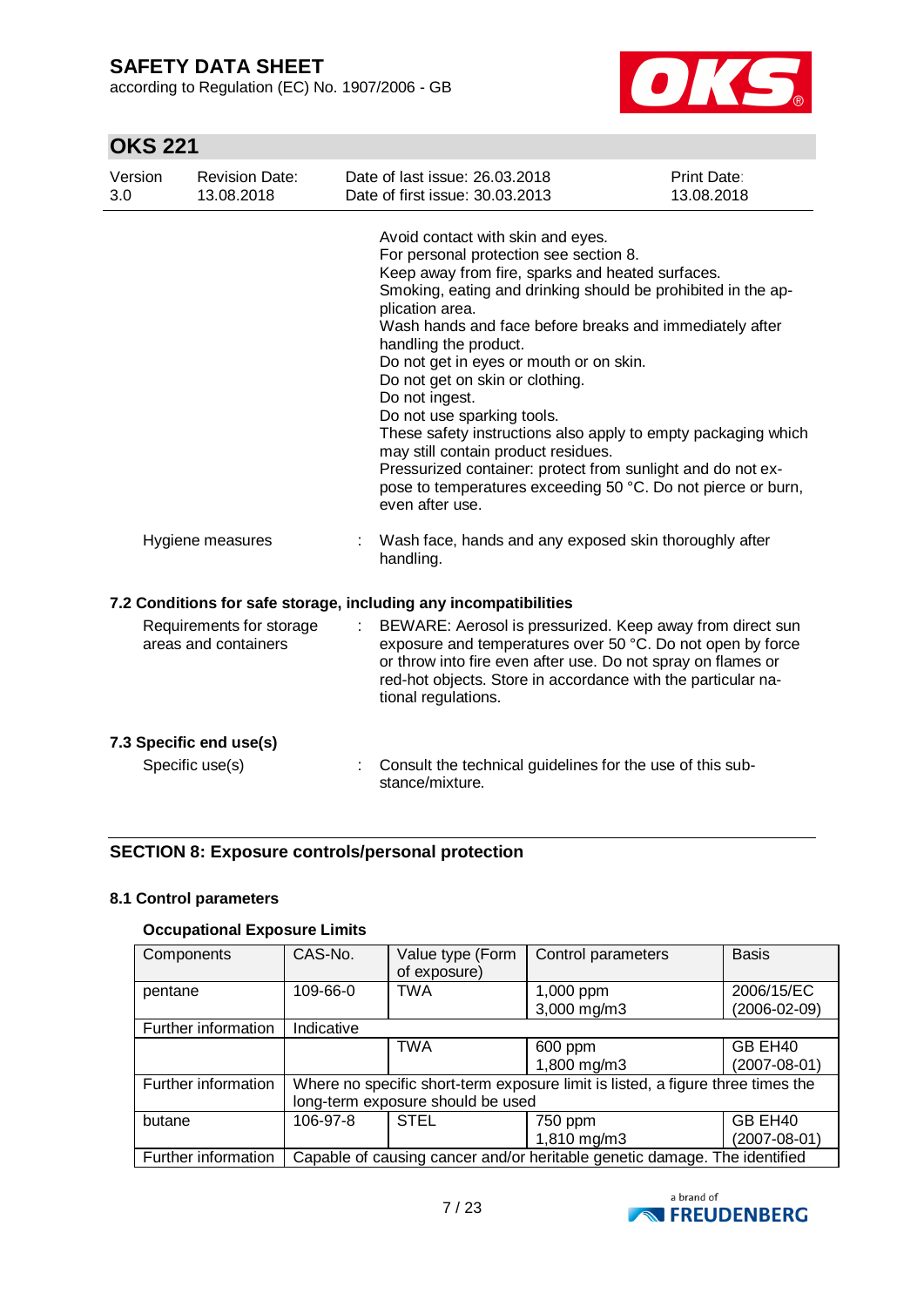according to Regulation (EC) No. 1907/2006 - GB



## **OKS 221**

| Version | <b>Revision Date:</b> | Date of last issue: 26,03,2018  | <b>Print Date:</b> |
|---------|-----------------------|---------------------------------|--------------------|
| 3.0     | 13.08.2018            | Date of first issue: 30.03.2013 | 13.08.2018         |
|         |                       |                                 |                    |

|                          | buta-1,3-diene |                                     | substances include those which: - are assigned the risk phrases 'R45: May<br>cause cancer'; 'R46: may cause heritable genetic damage'; 'R49: May cause<br>cancer by inhalation' or - a substance or process listed in Schedule 1 of<br>COSHH., Carcinogenic only applies if butane contains more than 0.1% of                                                                                                                                                                                                                                                                                                                                                                                                                                                                                                                                                                                                                                                                                                                                                                                                                                                                                                                                                                                                                                                                                      |                                                     |
|--------------------------|----------------|-------------------------------------|----------------------------------------------------------------------------------------------------------------------------------------------------------------------------------------------------------------------------------------------------------------------------------------------------------------------------------------------------------------------------------------------------------------------------------------------------------------------------------------------------------------------------------------------------------------------------------------------------------------------------------------------------------------------------------------------------------------------------------------------------------------------------------------------------------------------------------------------------------------------------------------------------------------------------------------------------------------------------------------------------------------------------------------------------------------------------------------------------------------------------------------------------------------------------------------------------------------------------------------------------------------------------------------------------------------------------------------------------------------------------------------------------|-----------------------------------------------------|
|                          |                | <b>TWA</b>                          | 600 ppm<br>1,450 mg/m3                                                                                                                                                                                                                                                                                                                                                                                                                                                                                                                                                                                                                                                                                                                                                                                                                                                                                                                                                                                                                                                                                                                                                                                                                                                                                                                                                                             | GB EH <sub>40</sub><br>$(2007 - 08 - 01)$           |
| Further information      | buta-1,3-diene |                                     | Capable of causing cancer and/or heritable genetic damage. The identified<br>substances include those which: - are assigned the risk phrases 'R45: May<br>cause cancer'; 'R46: may cause heritable genetic damage'; 'R49: May cause<br>cancer by inhalation' or - a substance or process listed in Schedule 1 of<br>COSHH., Carcinogenic only applies if butane contains more than 0.1% of                                                                                                                                                                                                                                                                                                                                                                                                                                                                                                                                                                                                                                                                                                                                                                                                                                                                                                                                                                                                         |                                                     |
| molybdenum dis-          | 1317-33-5      | <b>TWA</b>                          | 10 mg/m3                                                                                                                                                                                                                                                                                                                                                                                                                                                                                                                                                                                                                                                                                                                                                                                                                                                                                                                                                                                                                                                                                                                                                                                                                                                                                                                                                                                           | GB EH40                                             |
| ulphide                  |                | <b>STEL</b>                         | (Molybdenum)<br>20 mg/m3<br>(Molybdenum)                                                                                                                                                                                                                                                                                                                                                                                                                                                                                                                                                                                                                                                                                                                                                                                                                                                                                                                                                                                                                                                                                                                                                                                                                                                                                                                                                           | $(2005 - 04 - 06)$<br>GB EH40<br>$(2005 - 04 - 06)$ |
| calcium dihydrox-<br>ide | 1305-62-0      | <b>TWA</b>                          | $5 \,\mathrm{mg/m}$                                                                                                                                                                                                                                                                                                                                                                                                                                                                                                                                                                                                                                                                                                                                                                                                                                                                                                                                                                                                                                                                                                                                                                                                                                                                                                                                                                                | 91/322/EEC<br>$(1991 - 07 - 05)$                    |
| Further information      |                | effect from 21 August 2018          | Indicative, Existing scientific data on health effects appear to be particularly<br>limited, In the Annex to Directive 91/322/EEC, the references to acetic acid,<br>calcium dihydroxide, lithium hydride and nitrogen monoxide are deleted with                                                                                                                                                                                                                                                                                                                                                                                                                                                                                                                                                                                                                                                                                                                                                                                                                                                                                                                                                                                                                                                                                                                                                   |                                                     |
|                          |                | <b>TWA</b>                          | $5$ mg/m $3$                                                                                                                                                                                                                                                                                                                                                                                                                                                                                                                                                                                                                                                                                                                                                                                                                                                                                                                                                                                                                                                                                                                                                                                                                                                                                                                                                                                       | GB EH40<br>$(2005 - 04 - 06)$                       |
| Further information      |                | long-term exposure should be used   | Where no specific short-term exposure limit is listed, a figure three times the                                                                                                                                                                                                                                                                                                                                                                                                                                                                                                                                                                                                                                                                                                                                                                                                                                                                                                                                                                                                                                                                                                                                                                                                                                                                                                                    |                                                     |
|                          |                | <b>TWA (Respirable</b><br>fraction) | 1 $mg/m3$                                                                                                                                                                                                                                                                                                                                                                                                                                                                                                                                                                                                                                                                                                                                                                                                                                                                                                                                                                                                                                                                                                                                                                                                                                                                                                                                                                                          | 2017/164/EU<br>$(2017 - 02 - 01)$                   |
| Further information      | Indicative     |                                     |                                                                                                                                                                                                                                                                                                                                                                                                                                                                                                                                                                                                                                                                                                                                                                                                                                                                                                                                                                                                                                                                                                                                                                                                                                                                                                                                                                                                    |                                                     |
|                          |                | STEL (Respira-<br>ble fraction)     | $4$ mg/m $3$                                                                                                                                                                                                                                                                                                                                                                                                                                                                                                                                                                                                                                                                                                                                                                                                                                                                                                                                                                                                                                                                                                                                                                                                                                                                                                                                                                                       | 2017/164/EU<br>$(2017 - 02 - 01)$                   |
| Further information      | Indicative     |                                     |                                                                                                                                                                                                                                                                                                                                                                                                                                                                                                                                                                                                                                                                                                                                                                                                                                                                                                                                                                                                                                                                                                                                                                                                                                                                                                                                                                                                    |                                                     |
| Graphite                 | 7782-42-5      | TWA (inhalable<br>dust)             | 10 mg/m3                                                                                                                                                                                                                                                                                                                                                                                                                                                                                                                                                                                                                                                                                                                                                                                                                                                                                                                                                                                                                                                                                                                                                                                                                                                                                                                                                                                           | GB EH40<br>$(2011 - 12 - 01)$                       |
| Further information      |                |                                     | For the purposes of these limits, respirable dust and inhalable dust are those<br>fractions of airborne dust which will be collected when sampling is undertaken<br>in accordance with the methods described in MDHS14/3 General methods for<br>sampling and gravimetric analysis of respirable and inhalable dust, The<br>COSHH definition of a substance hazardous to health includes dust of any<br>kind when present at a concentration in air equal to or greater than 10 mg.m-3<br>8-hour TWA of inhalable dust or 4 mg.m-3 8-hour TWA of respirable dust.<br>This means that any dust will be subject to COSHH if people are exposed<br>above these levels. Some dusts have been assigned specific WELs and ex-<br>posure to these must comply with the appropriate limit., Most industrial dusts<br>contain particles of a wide range of sizes. The behaviour, deposition and fate<br>of any particular particle after entry into the human respiratory system and the<br>body response that it elicits, depend on the nature and size of the particle.<br>HSE distinguishes two size fractions for limit-setting purposes termed<br>'inhalable' and 'respirable'., Inhalable dust approximates to the fraction of air-<br>borne material that enters the nose and mouth during breathing and is there-<br>fore available for deposition in the respiratory tract. Respirable dust approx- |                                                     |

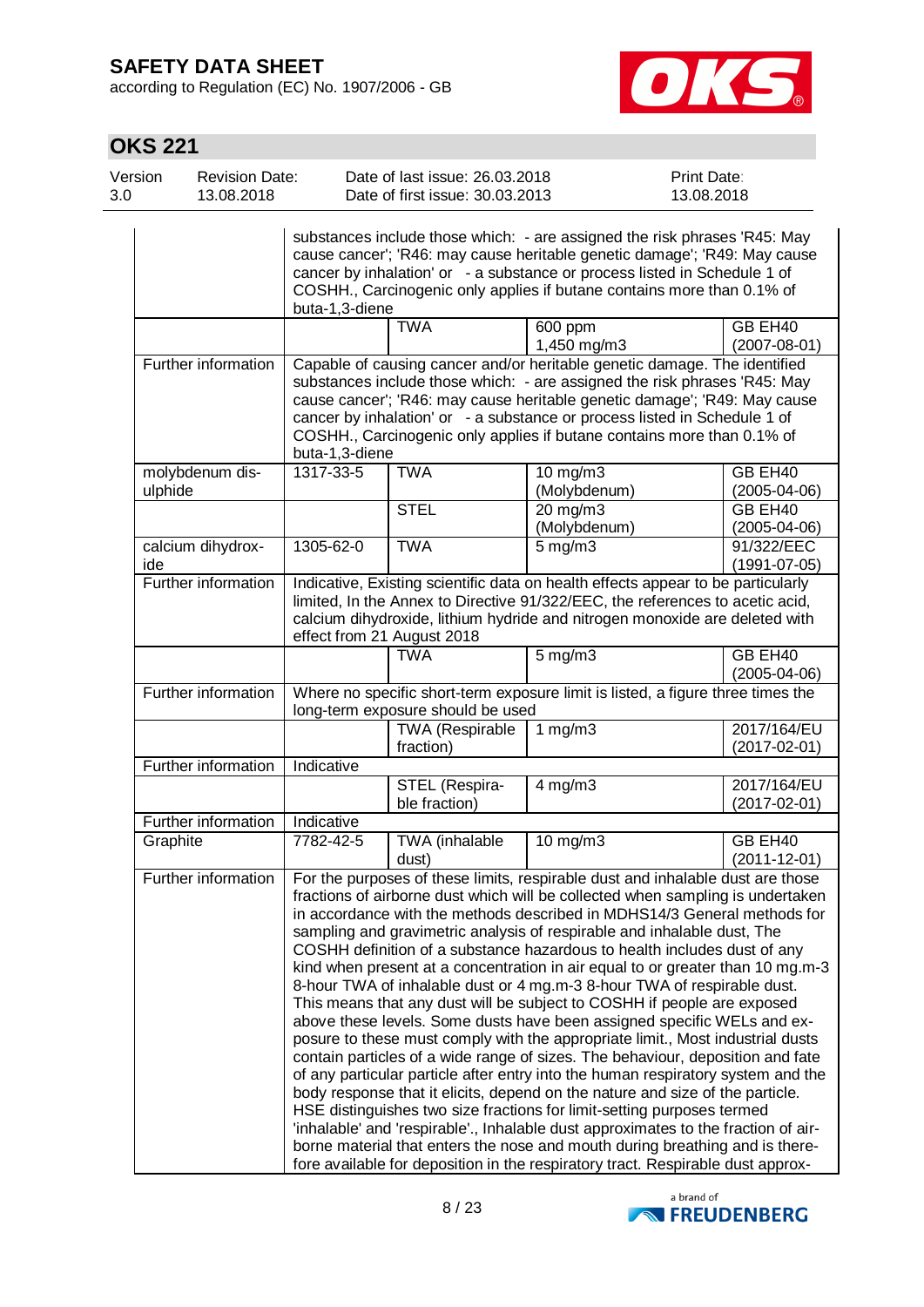according to Regulation (EC) No. 1907/2006 - GB



# **OKS 221**

| Version<br>3.0 | <b>Revision Date:</b><br>13.08.2018 | Date of last issue: 26.03.2018<br>Date of first issue: 30.03.2013                                                                                                                                                                                                                                                                                                                                                                                                                                                                                                                                                                                                                                                                                                                                                                                                                                                                                                                                                                                                                                                                                                                                                                                                                                                                                                                                                                                                                                                                                                                                                                                                                                                                                                                                         | <b>Print Date:</b><br>13.08.2018 |
|----------------|-------------------------------------|-----------------------------------------------------------------------------------------------------------------------------------------------------------------------------------------------------------------------------------------------------------------------------------------------------------------------------------------------------------------------------------------------------------------------------------------------------------------------------------------------------------------------------------------------------------------------------------------------------------------------------------------------------------------------------------------------------------------------------------------------------------------------------------------------------------------------------------------------------------------------------------------------------------------------------------------------------------------------------------------------------------------------------------------------------------------------------------------------------------------------------------------------------------------------------------------------------------------------------------------------------------------------------------------------------------------------------------------------------------------------------------------------------------------------------------------------------------------------------------------------------------------------------------------------------------------------------------------------------------------------------------------------------------------------------------------------------------------------------------------------------------------------------------------------------------|----------------------------------|
|                |                                     | imates to the fraction that penetrates to the gas exchange region of the lung.<br>Fuller definitions and explanatory material are given in MDHS14/3., Where<br>dusts contain components that have their own assigned WEL, all the relevant<br>limits should be complied with., Where no specific short-term exposure limit is<br>listed, a figure three times the long-term exposure should be used                                                                                                                                                                                                                                                                                                                                                                                                                                                                                                                                                                                                                                                                                                                                                                                                                                                                                                                                                                                                                                                                                                                                                                                                                                                                                                                                                                                                       |                                  |
|                |                                     | <b>TWA (Respirable</b><br>$4 \text{ mg/m}$ 3<br>dust)                                                                                                                                                                                                                                                                                                                                                                                                                                                                                                                                                                                                                                                                                                                                                                                                                                                                                                                                                                                                                                                                                                                                                                                                                                                                                                                                                                                                                                                                                                                                                                                                                                                                                                                                                     | GB EH40<br>(2011-12-01)          |
|                | Further information                 | For the purposes of these limits, respirable dust and inhalable dust are those<br>fractions of airborne dust which will be collected when sampling is undertaken<br>in accordance with the methods described in MDHS14/3 General methods for<br>sampling and gravimetric analysis of respirable and inhalable dust, The<br>COSHH definition of a substance hazardous to health includes dust of any<br>kind when present at a concentration in air equal to or greater than 10 mg.m-3<br>8-hour TWA of inhalable dust or 4 mg.m-3 8-hour TWA of respirable dust.<br>This means that any dust will be subject to COSHH if people are exposed<br>above these levels. Some dusts have been assigned specific WELs and ex-<br>posure to these must comply with the appropriate limit., Most industrial dusts<br>contain particles of a wide range of sizes. The behaviour, deposition and fate<br>of any particular particle after entry into the human respiratory system and the<br>body response that it elicits, depend on the nature and size of the particle.<br>HSE distinguishes two size fractions for limit-setting purposes termed<br>'inhalable' and 'respirable'., Inhalable dust approximates to the fraction of air-<br>borne material that enters the nose and mouth during breathing and is there-<br>fore available for deposition in the respiratory tract. Respirable dust approx-<br>imates to the fraction that penetrates to the gas exchange region of the lung.<br>Fuller definitions and explanatory material are given in MDHS14/3., Where<br>dusts contain components that have their own assigned WEL, all the relevant<br>limits should be complied with., Where no specific short-term exposure limit is<br>listed, a figure three times the long-term exposure should be used |                                  |

| Derived No Effect Level (DNEL) according to Regulation (EC) No. 1907/2006: |  |  |
|----------------------------------------------------------------------------|--|--|
|----------------------------------------------------------------------------|--|--|

| Substance name                                             | End Use        | Exposure routes | Potential health ef-<br>fects | Value                         |
|------------------------------------------------------------|----------------|-----------------|-------------------------------|-------------------------------|
| Benzene, mono-C10-<br>13-alkyl derivs., distn.<br>residues | <b>Workers</b> | Inhalation      | Long-term systemic<br>effects | $3.2 \text{ mg/m}$ 3          |
|                                                            | <b>Workers</b> | Skin contact    | Long-term systemic<br>effects | $4.3 \text{ mg/kg}$<br>bw/day |
| calcium dihydroxide                                        | <b>Workers</b> | Inhalation      | Long-term local ef-<br>fects  | 1 mg/m $3$                    |
|                                                            | Workers        | Inhalation      | Acute local effects           | $4 \text{ mg/m}$              |

### **Predicted No Effect Concentration (PNEC) according to Regulation (EC) No. 1907/2006:**

| Substance name                                         | <b>Environmental Compartment</b>                          | Value        |
|--------------------------------------------------------|-----------------------------------------------------------|--------------|
| Benzene, mono-C10-13-alkyl<br>derivs., distn. residues | Fresh water                                               | $0.001$ mg/l |
|                                                        | Intermittent use/release                                  | $0.001$ mg/l |
|                                                        | Marine water                                              | $0$ mg/l     |
|                                                        | Microbiological Activity in Sewage Treat-<br>ment Systems | $2$ mg/l     |

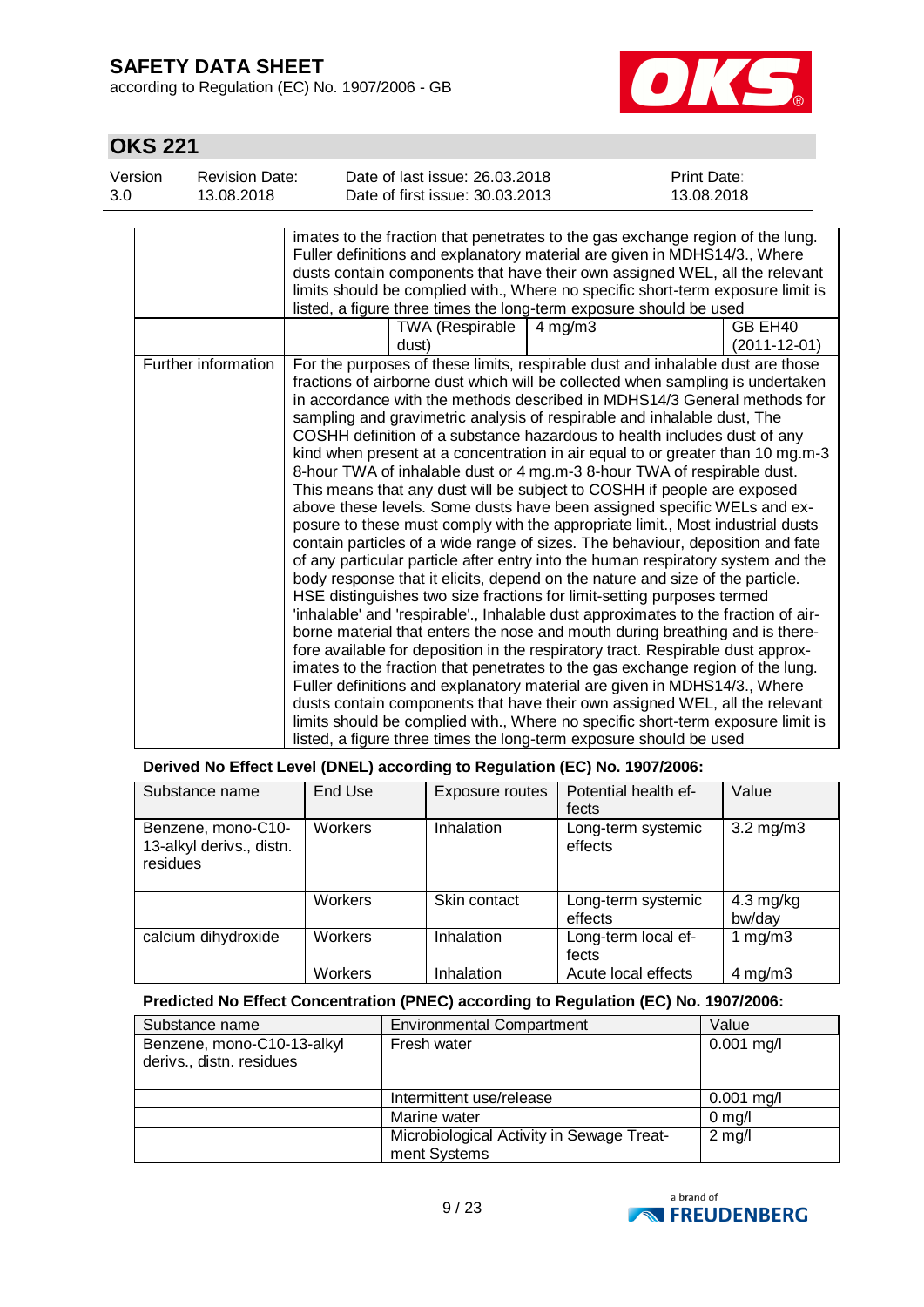according to Regulation (EC) No. 1907/2006 - GB



# **OKS 221**

| Version | <b>Revision Date:</b> | Date of last issue: 26.03.2018  | <b>Print Date:</b> |
|---------|-----------------------|---------------------------------|--------------------|
| 3.0     | 13.08.2018            | Date of first issue: 30.03.2013 | 13.08.2018         |

|                     | Fresh water sediment                      | 1.65 mg/kg    |
|---------------------|-------------------------------------------|---------------|
|                     | Marine sediment                           | $0.165$ mg/kg |
|                     | Soil                                      | $0.329$ mg/kg |
| calcium dihydroxide | Fresh water                               | $0.49$ mg/l   |
|                     | Marine water                              | $0.32$ mg/l   |
|                     | Intermittent use/release                  | $0.49$ mg/l   |
|                     | Microbiological Activity in Sewage Treat- | $3$ mg/l      |
|                     | ment Systems                              |               |
|                     | Soil                                      | 1080 mg/kg    |

#### **8.2 Exposure controls**

#### **Engineering measures**

Use only in an area equipped with explosion proof exhaust ventilation. Handle only in a place equipped with local exhaust (or other appropriate exhaust).

| Personal protective equipment                   |   |                                                                                                                                                                                                                                                                                                                                       |  |  |
|-------------------------------------------------|---|---------------------------------------------------------------------------------------------------------------------------------------------------------------------------------------------------------------------------------------------------------------------------------------------------------------------------------------|--|--|
| Eye protection                                  | ÷ | Safety glasses with side-shields conforming to EN166                                                                                                                                                                                                                                                                                  |  |  |
| Hand protection<br>Material<br>Protective index |   | <b>Fluorinated rubber</b><br>Class 1                                                                                                                                                                                                                                                                                                  |  |  |
| Remarks                                         |   | Wear protective gloves. The selected protective gloves have<br>to satisfy the specifications of EU Directive 89/686/EEC and<br>the standard EN 374 derived from it. The break through time<br>depends amongst other things on the material, the thickness<br>and the type of glove and therefore has to be measured for<br>each case. |  |  |
| Respiratory protection                          |   | Use respiratory protection unless adequate local exhaust<br>ventilation is provided or exposure assessment demonstrates<br>that exposures are within recommended exposure guidelines.                                                                                                                                                 |  |  |
| Filter type                                     |   | Recommended Filter type:                                                                                                                                                                                                                                                                                                              |  |  |
|                                                 |   | Organic gas and low boiling vapour type (AX)                                                                                                                                                                                                                                                                                          |  |  |
| Protective measures                             |   | The type of protective equipment must be selected according<br>to the concentration and amount of the dangerous substance<br>at the specific workplace.<br>Choose body protection in relation to its type, to the concen-<br>tration and amount of dangerous substances, and to the spe-<br>cific work-place.                         |  |  |

### **SECTION 9: Physical and chemical properties**

**9.1 Information on basic physical and chemical properties**

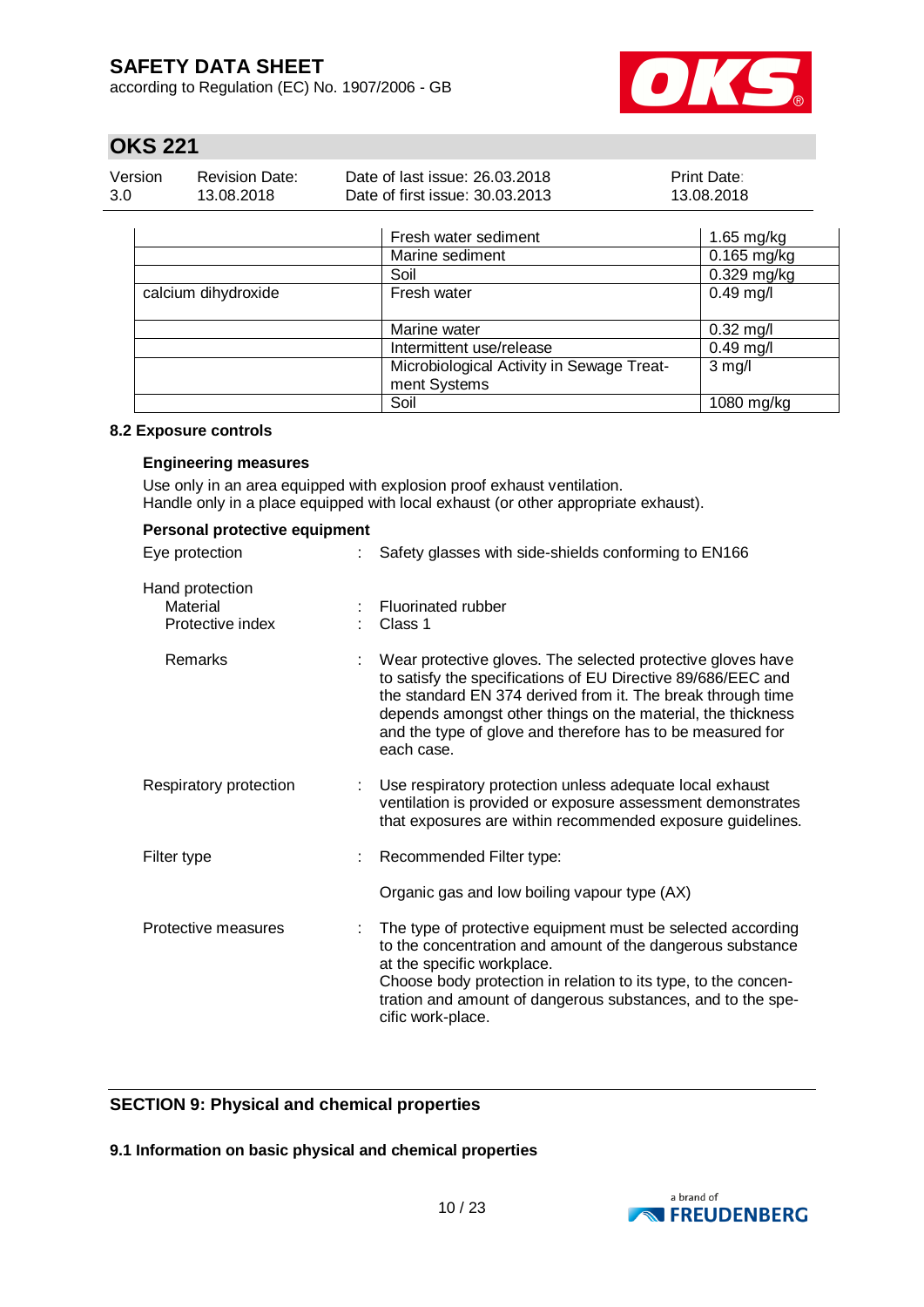according to Regulation (EC) No. 1907/2006 - GB



# **OKS 221**

| Version<br><b>Revision Date:</b><br>3.0<br>13.08.2018 |                     |                                            | Date of last issue: 26.03.2018<br>Date of first issue: 30.03.2013 | Print Date:<br>13.08.2018       |  |
|-------------------------------------------------------|---------------------|--------------------------------------------|-------------------------------------------------------------------|---------------------------------|--|
|                                                       | Appearance          |                                            | ÷                                                                 | aerosol                         |  |
|                                                       | Colour              |                                            | ÷                                                                 | black                           |  |
|                                                       | Odour               |                                            |                                                                   | characteristic                  |  |
|                                                       |                     | Odour Threshold                            |                                                                   | No data available               |  |
|                                                       | pH                  |                                            |                                                                   | Not applicable                  |  |
|                                                       |                     | Melting point/range                        |                                                                   | No data available               |  |
|                                                       |                     | Boiling point/boiling range                | ÷                                                                 | $-161 °C$<br>(1,013 hPa)        |  |
|                                                       | Flash point         |                                            | ÷                                                                 | $-60 °C$<br>Method: Abel-Pensky |  |
|                                                       |                     | Evaporation rate                           |                                                                   | No data available               |  |
|                                                       |                     | Flammability (solid, gas)                  | ÷                                                                 | Extremely flammable aerosol.    |  |
|                                                       |                     | Upper explosion limit                      | ÷                                                                 | 10.9 %(V)                       |  |
|                                                       |                     | Lower explosion limit                      | ÷.                                                                | 1.4 %(V)                        |  |
|                                                       |                     | Vapour pressure                            | ÷.                                                                | 3,700 hPa (20 °C)               |  |
|                                                       |                     | Relative vapour density                    | ÷                                                                 | No data available               |  |
|                                                       | Density             |                                            |                                                                   | 0.68 g/cm3<br>(20 °C)           |  |
|                                                       | <b>Bulk density</b> |                                            |                                                                   | No data available               |  |
|                                                       |                     | Solubility(ies)<br>Water solubility        | ÷                                                                 | insoluble                       |  |
|                                                       |                     | Solubility in other solvents               | ÷                                                                 | No data available               |  |
|                                                       |                     | Partition coefficient: n-<br>octanol/water |                                                                   | No data available               |  |
|                                                       |                     | Auto-ignition temperature                  | ÷                                                                 | No data available               |  |
|                                                       |                     | Decomposition temperature                  | ÷                                                                 | No data available               |  |
|                                                       | Viscosity           | Viscosity, dynamic                         | ÷                                                                 | No data available               |  |
|                                                       |                     | Viscosity, kinematic                       | ÷                                                                 | $<$ 20.5 mm2/s (40 °C)          |  |

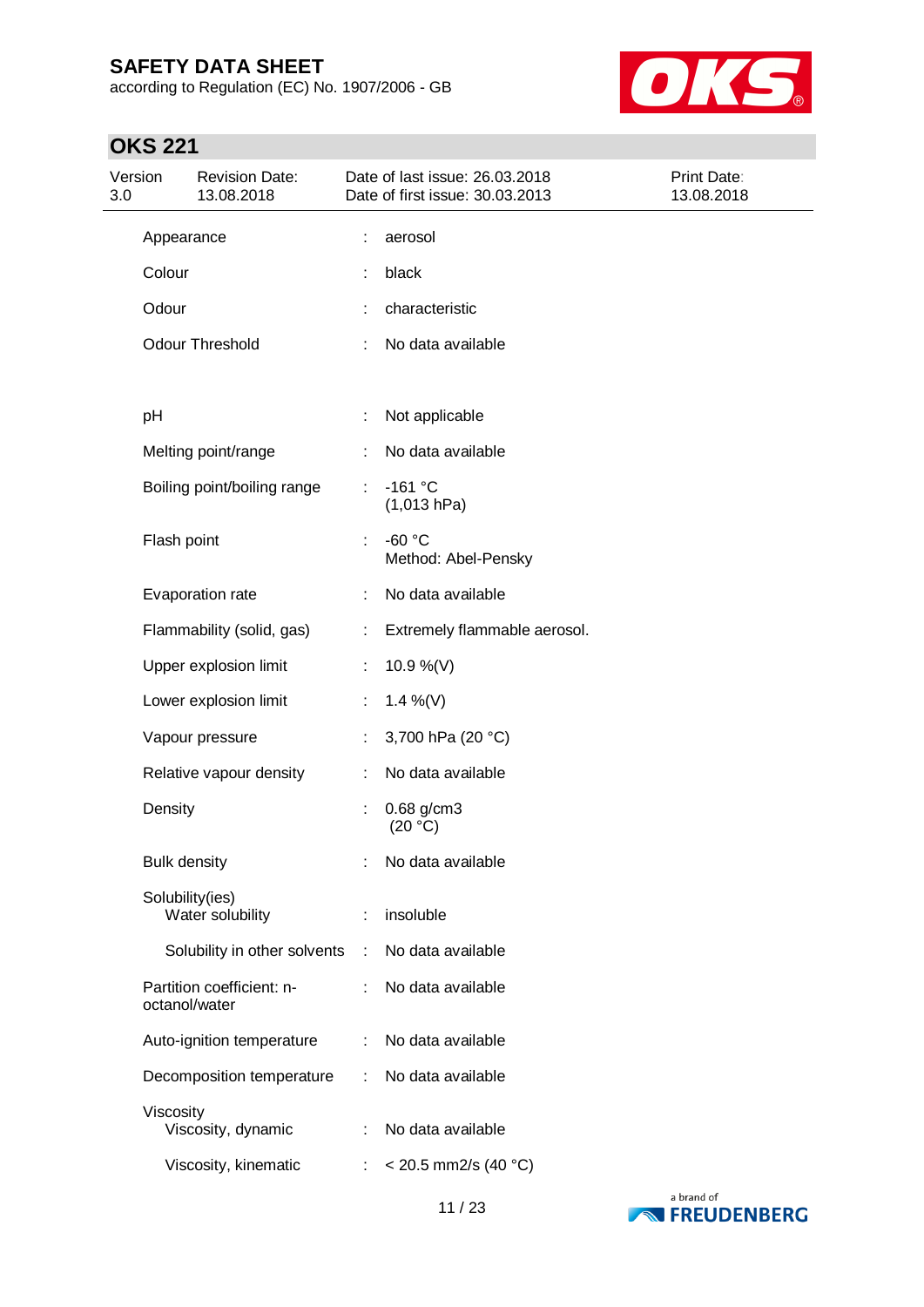according to Regulation (EC) No. 1907/2006 - GB



# **OKS 221**

| Version<br>3.0                             | <b>Revision Date:</b><br>13.08.2018                 |        | Date of last issue: 26,03,2018<br>Date of first issue: 30.03.2013 | Print Date:<br>13.08.2018 |
|--------------------------------------------|-----------------------------------------------------|--------|-------------------------------------------------------------------|---------------------------|
|                                            | <b>Explosive properties</b><br>Oxidizing properties | ÷<br>÷ | Not explosive<br>No data available                                |                           |
| 9.2 Other information<br>Sublimation point |                                                     | ÷.     | No data available                                                 |                           |
|                                            | Metal corrosion rate                                | ÷      | Not corrosive to metals                                           |                           |
|                                            | Self-ignition                                       | ÷      | No data available                                                 |                           |

## **SECTION 10: Stability and reactivity**

| 10.1 Reactivity<br>No hazards to be specially mentioned. |                                                                   |
|----------------------------------------------------------|-------------------------------------------------------------------|
| <b>10.2 Chemical stability</b>                           |                                                                   |
| Stable under normal conditions.                          |                                                                   |
| 10.3 Possibility of hazardous reactions                  |                                                                   |
| Hazardous reactions                                      | No dangerous reaction known under conditions of normal use.<br>÷. |
| <b>10.4 Conditions to avoid</b>                          |                                                                   |
| Conditions to avoid                                      | : Heat, flames and sparks.                                        |
| 10.5 Incompatible materials                              |                                                                   |
| Materials to avoid                                       | Oxidizing agents                                                  |
| 10.6 Hazardous decomposition products                    |                                                                   |
| No decomposition if stored and applied as directed.      |                                                                   |

### **SECTION 11: Toxicological information**

### **11.1 Information on toxicological effects**

| <b>Acute toxicity</b>     |                                                             |
|---------------------------|-------------------------------------------------------------|
| <b>Product:</b>           |                                                             |
| Acute oral toxicity       | Remarks: Effects due to ingestion may include:              |
|                           | Symptoms: Central nervous system depression                 |
| Acute inhalation toxicity | Remarks: Respiration of solvent vapour may cause dizziness. |
|                           | Symptoms: Inhalation may provoke the following symptoms:,   |

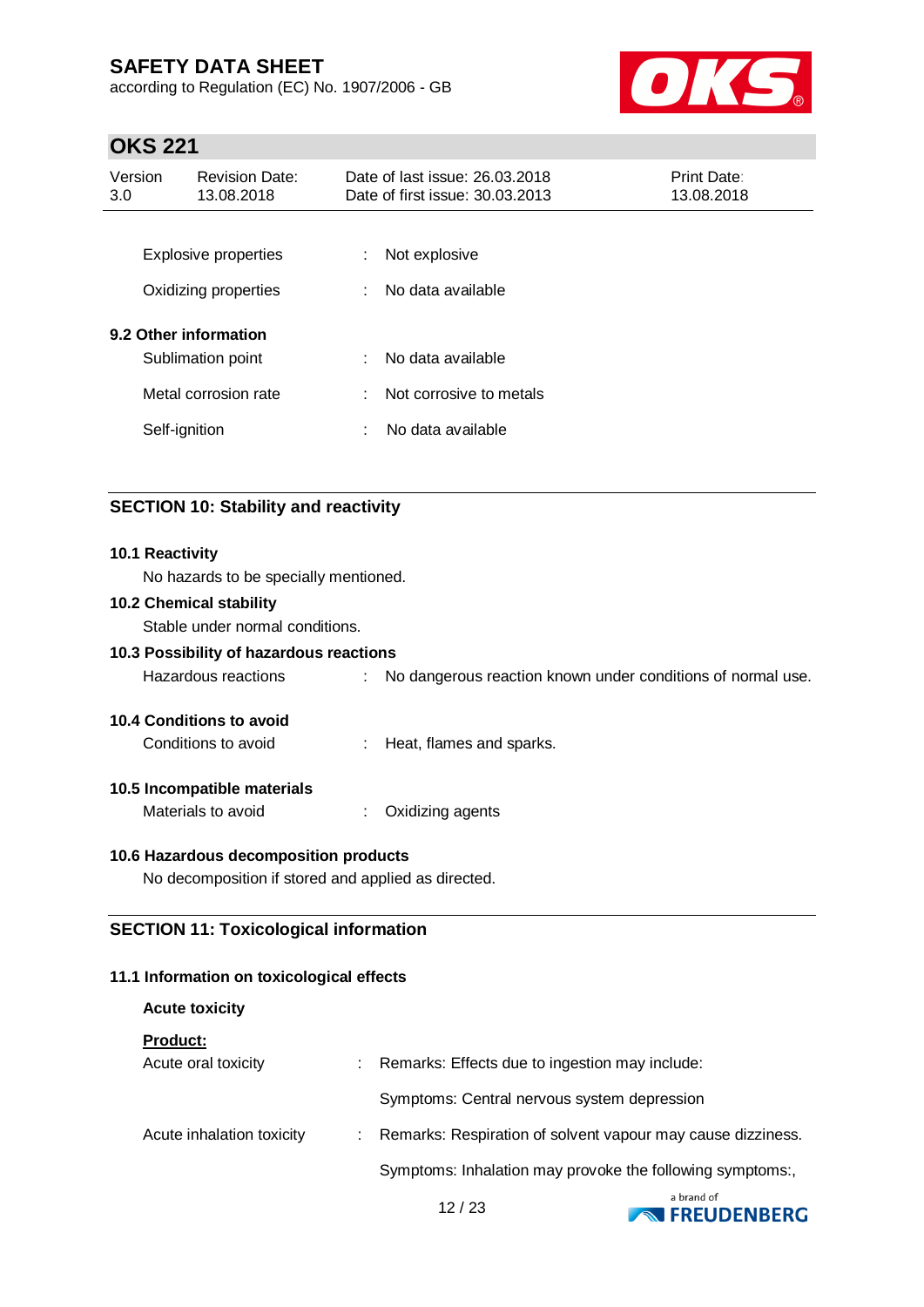according to Regulation (EC) No. 1907/2006 - GB



# **OKS 221**

| Version<br>3.0 | <b>Revision Date:</b><br>13.08.2018         |   | Date of last issue: 26.03.2018<br>Date of first issue: 30.03.2013                                                                                         | <b>Print Date:</b><br>13.08.2018 |
|----------------|---------------------------------------------|---|-----------------------------------------------------------------------------------------------------------------------------------------------------------|----------------------------------|
|                |                                             |   | Respiratory disorder, Local irritation, Respiratory disorders,<br>Dizziness, Drowsiness, Vomiting, Fatigue, Vertigo, Central<br>nervous system depression |                                  |
|                | Acute dermal toxicity                       | ÷ | Remarks: Prolonged or repeated skin contact with liquid may<br>cause defatting resulting in drying, redness and possible blis-<br>tering.                 |                                  |
|                |                                             |   | Symptoms: Skin disorders                                                                                                                                  |                                  |
|                | Components:                                 |   |                                                                                                                                                           |                                  |
|                |                                             |   |                                                                                                                                                           |                                  |
|                | calcium dihydroxide:<br>Acute oral toxicity |   | LD50 (Rat, female): $> 2,000$ mg/kg<br>Method: OECD Test Guideline 425<br>Assessment: The substance or mixture has no acute oral tox-<br>icity            |                                  |
|                | Acute dermal toxicity                       | ÷ | LD50 (Rabbit): $> 2,500$ mg/kg<br>Method: OECD Test Guideline 402<br>Assessment: The substance or mixture has no acute dermal<br>toxicity                 |                                  |
|                | isobutane:                                  |   |                                                                                                                                                           |                                  |
|                | Acute inhalation toxicity                   |   | LC50 (Rat): 658 mg/l<br>Exposure time: 4 h<br>Test atmosphere: gas                                                                                        |                                  |
| butane:        |                                             |   |                                                                                                                                                           |                                  |
|                | Acute inhalation toxicity                   |   | LC50 (Rat): 658 mg/l<br>Exposure time: 4 h<br>Test atmosphere: gas                                                                                        |                                  |
|                | molybdenum disulphide:                      |   |                                                                                                                                                           |                                  |
|                | Acute oral toxicity                         |   | : LD50 (Rat): $> 5,000$ mg/kg                                                                                                                             |                                  |
|                | Acute dermal toxicity                       |   | : LD50 (Rat): $> 16,000$ mg/kg                                                                                                                            |                                  |
|                | <b>Skin corrosion/irritation</b>            |   |                                                                                                                                                           |                                  |
| Product:       |                                             |   |                                                                                                                                                           |                                  |
|                | Remarks: This information is not available. |   |                                                                                                                                                           |                                  |
|                | Components:                                 |   |                                                                                                                                                           |                                  |
|                | calcium dihydroxide:                        |   |                                                                                                                                                           |                                  |

Species: Rabbit Assessment: Irritating to skin. Method: OECD Test Guideline 404

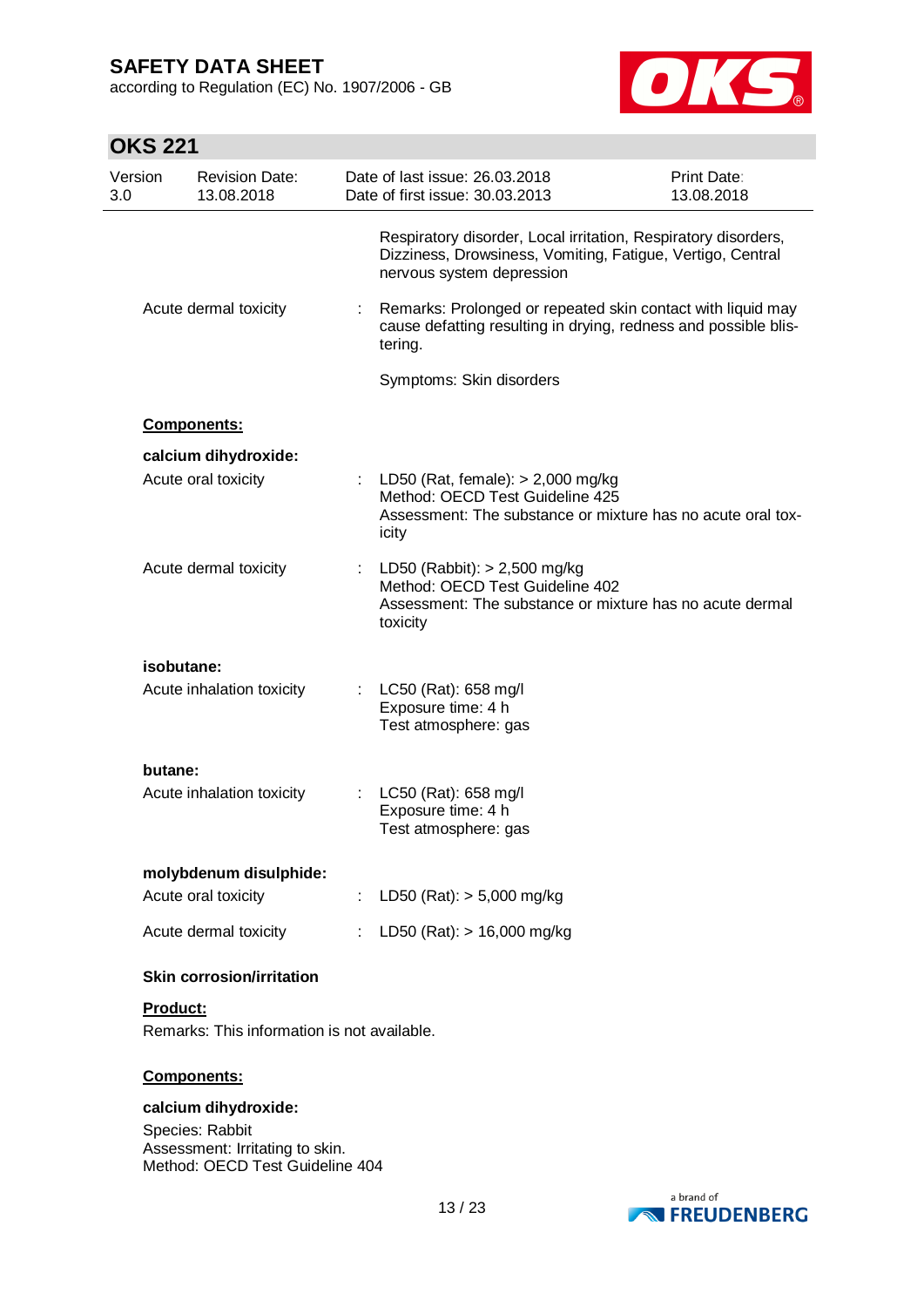according to Regulation (EC) No. 1907/2006 - GB



## **OKS 221**

| Version | <b>Revision Date:</b> | Date of last issue: 26.03.2018  | <b>Print Date:</b> |
|---------|-----------------------|---------------------------------|--------------------|
| 3.0     | 13.08.2018            | Date of first issue: 30.03.2013 | 13.08.2018         |

Result: Irritating to skin.

### **molybdenum disulphide:**

Assessment: No skin irritation Result: No skin irritation

#### **Serious eye damage/eye irritation**

#### **Product:**

Remarks: Risk of serious damage to eyes.

#### **Components:**

#### **calcium dihydroxide:**

Species: Rabbit Assessment: Risk of serious damage to eyes. Method: OECD Test Guideline 405 Result: Risk of serious damage to eyes.

#### **molybdenum disulphide:**

Assessment: No eye irritation Result: No eye irritation

#### **Respiratory or skin sensitisation**

#### **Product:**

Remarks: This information is not available.

#### **Components:**

#### **calcium dihydroxide:**

Assessment: Does not cause skin sensitisation. Result: Does not cause skin sensitisation.

#### **molybdenum disulphide:**

Assessment: Does not cause skin sensitisation. Result: Does not cause skin sensitisation.

#### **Germ cell mutagenicity**

#### **Product:**

| Genotoxicity in vitro | Remarks: No data available |
|-----------------------|----------------------------|
| Genotoxicity in vivo  | Remarks: No data available |

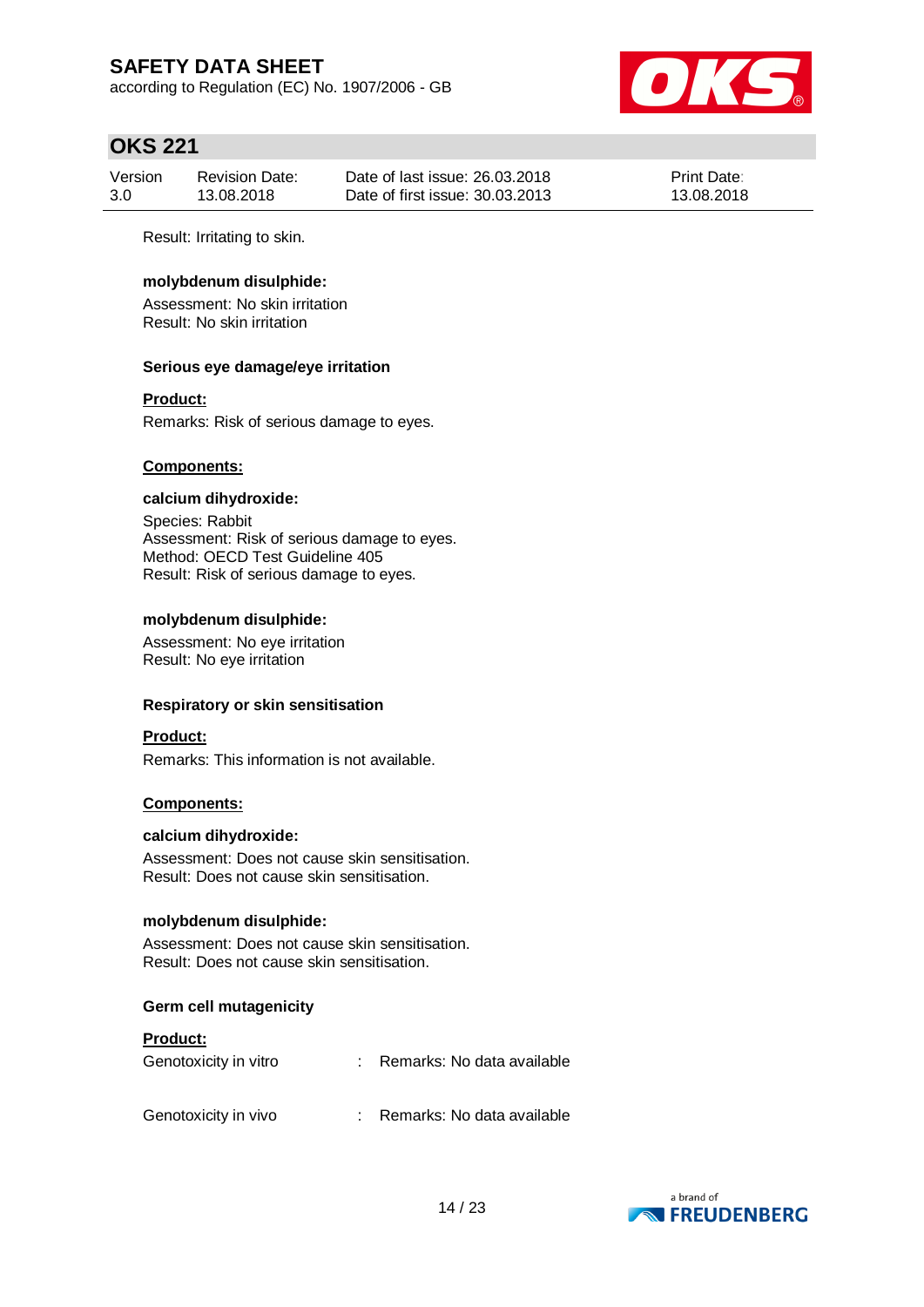according to Regulation (EC) No. 1907/2006 - GB



# **OKS 221**

| Version<br>3.0 | <b>Revision Date:</b><br>13.08.2018                                   |                | Date of last issue: 26.03.2018<br>Date of first issue: 30.03.2013                                       | <b>Print Date:</b><br>13.08.2018 |
|----------------|-----------------------------------------------------------------------|----------------|---------------------------------------------------------------------------------------------------------|----------------------------------|
|                | Components:                                                           |                |                                                                                                         |                                  |
|                | calcium dihydroxide:                                                  |                |                                                                                                         |                                  |
|                | Genotoxicity in vitro                                                 |                | : Test Type: Ames test<br>Method: OECD Test Guideline 471<br>Result: negative                           |                                  |
|                |                                                                       |                | : Test Type: Chromosome aberration test in vitro<br>Method: OECD Test Guideline 473<br>Result: negative |                                  |
|                | molybdenum disulphide:                                                |                |                                                                                                         |                                  |
|                | sessment                                                              |                | Germ cell mutagenicity- As- : Animal testing did not show any mutagenic effects.                        |                                  |
|                | Carcinogenicity                                                       |                |                                                                                                         |                                  |
|                | <b>Product:</b>                                                       |                |                                                                                                         |                                  |
|                | Remarks: No data available                                            |                |                                                                                                         |                                  |
|                | Components:                                                           |                |                                                                                                         |                                  |
|                | molybdenum disulphide:<br>Carcinogenicity - Assess-<br>ment           |                | : No evidence of carcinogenicity in animal studies.                                                     |                                  |
|                | <b>Reproductive toxicity</b>                                          |                |                                                                                                         |                                  |
|                | Product:                                                              |                |                                                                                                         |                                  |
|                | Effects on fertility                                                  |                | : Remarks: No data available                                                                            |                                  |
|                | Effects on foetal develop-<br>ment                                    | $\mathbb{R}^n$ | Remarks: No data available                                                                              |                                  |
|                | <b>STOT - single exposure</b>                                         |                |                                                                                                         |                                  |
|                | Components:                                                           |                |                                                                                                         |                                  |
|                | pentane:                                                              |                |                                                                                                         |                                  |
|                | Assessment: May cause drowsiness or dizziness.                        |                |                                                                                                         |                                  |
|                | calcium dihydroxide:<br>Assessment: May cause respiratory irritation. |                |                                                                                                         |                                  |
|                | molybdenum disulphide:                                                |                |                                                                                                         |                                  |
|                | exposure.                                                             |                | Assessment: The substance or mixture is not classified as specific target organ toxicant, single        |                                  |

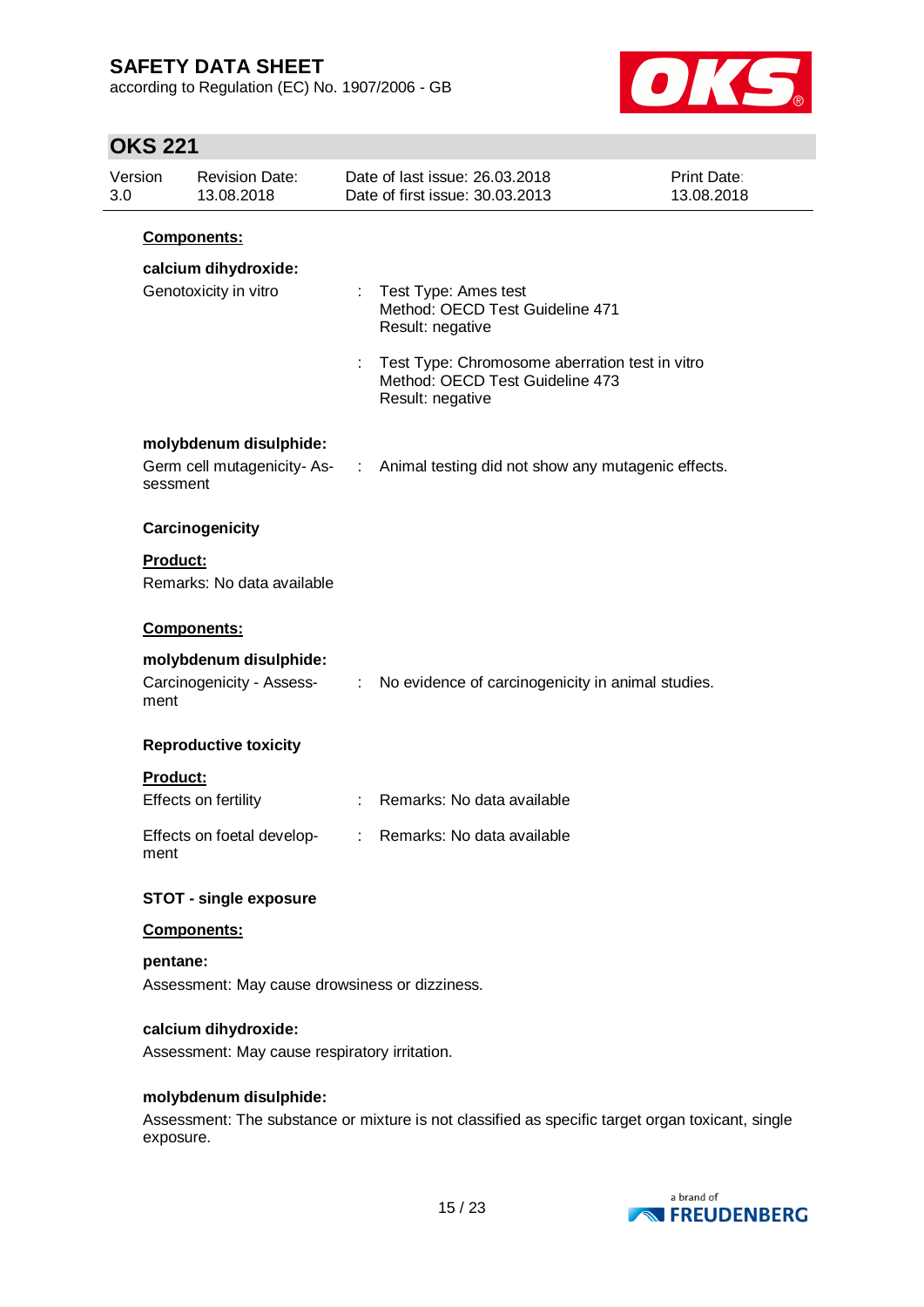according to Regulation (EC) No. 1907/2006 - GB



## **OKS 221**

| Version | <b>Revision Date:</b> | Date of last issue: 26.03.2018  | <b>Print Date:</b> |
|---------|-----------------------|---------------------------------|--------------------|
| 3.0     | 13.08.2018            | Date of first issue: 30.03.2013 | 13.08.2018         |

#### **STOT - repeated exposure**

#### **Components:**

#### **molybdenum disulphide:**

Assessment: The substance or mixture is not classified as specific target organ toxicant, repeated exposure.

#### **Repeated dose toxicity**

#### **Product:**

Remarks: This information is not available.

#### **Aspiration toxicity**

### **Product:**

May be fatal if swallowed and enters airways.

#### **Components:**

#### **pentane:**

May be fatal if swallowed and enters airways.

#### **Further information**

### **Product:**

Remarks: Ingestion causes irritation of upper respiratory system and gastrointestinal disturbance.

#### **Components:**

#### **molybdenum disulphide:**

Remarks: Information given is based on data on the components and the toxicology of similar products.

### **SECTION 12: Ecological information**

#### **12.1 Toxicity**

| <b>Product:</b>                                                                     |                                                                                                         |
|-------------------------------------------------------------------------------------|---------------------------------------------------------------------------------------------------------|
| Toxicity to fish                                                                    | Remarks: Toxic to aquatic organisms, may cause long-term<br>adverse effects in the aquatic environment. |
| Toxicity to daphnia and other : Remarks: No data available<br>aquatic invertebrates |                                                                                                         |
| Toxicity to algae                                                                   | Remarks: No data available                                                                              |

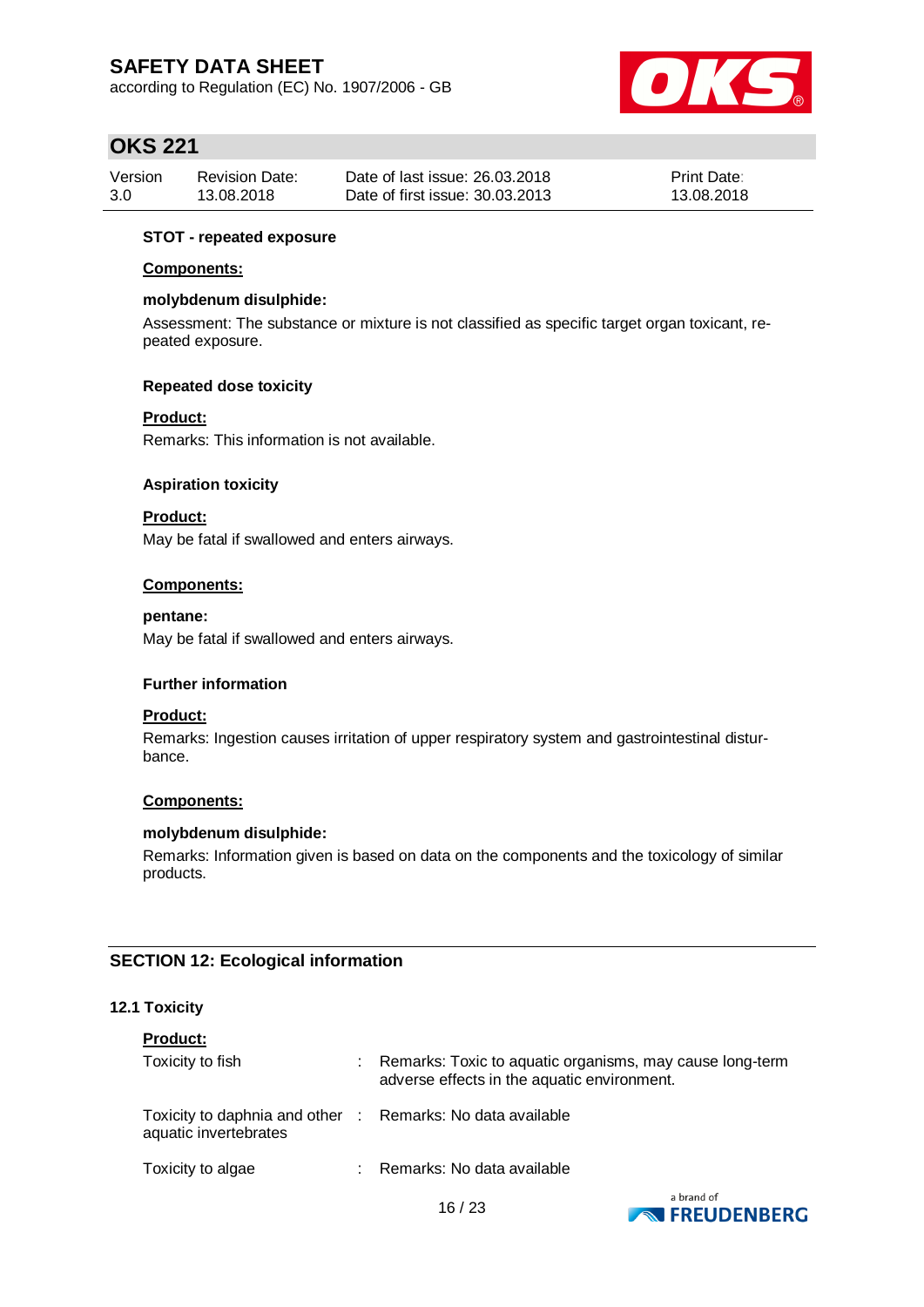according to Regulation (EC) No. 1907/2006 - GB



# **OKS 221**

| Version<br>3.0 |          | <b>Revision Date:</b><br>13.08.2018                         |                             | Date of last issue: 26.03.2018<br>Date of first issue: 30.03.2013                                                                                                    | <b>Print Date:</b><br>13.08.2018 |
|----------------|----------|-------------------------------------------------------------|-----------------------------|----------------------------------------------------------------------------------------------------------------------------------------------------------------------|----------------------------------|
|                |          | Toxicity to microorganisms                                  |                             | Remarks: No data available                                                                                                                                           |                                  |
|                |          | <b>Components:</b>                                          |                             |                                                                                                                                                                      |                                  |
|                | pentane: |                                                             |                             |                                                                                                                                                                      |                                  |
|                |          | <b>Ecotoxicology Assessment</b><br>Chronic aquatic toxicity | $\mathcal{I}^{\mathcal{I}}$ | Harmful to aquatic life with long lasting effects.                                                                                                                   |                                  |
|                |          | calcium dihydroxide:                                        |                             |                                                                                                                                                                      |                                  |
|                |          | Toxicity to fish                                            |                             | LC50 (Oncorhynchus mykiss (rainbow trout)): 50.6 mg/l<br>Exposure time: 96 h                                                                                         |                                  |
|                |          | Toxicity to daphnia and other :<br>aquatic invertebrates    |                             | EC50 (Daphnia magna (Water flea)): 49.1 mg/l<br>Exposure time: 48 h<br>Test Type: static test<br>Method: OECD Test Guideline 202<br>GLP: yes                         |                                  |
|                |          | Toxicity to algae                                           |                             | EC50 (Pseudokirchneriella subcapitata (green algae)): 184.57<br>mg/l<br>Exposure time: 72 h<br>Test Type: static test<br>Method: OECD Test Guideline 201<br>GLP: yes |                                  |
|                |          | <b>Ecotoxicology Assessment</b>                             |                             |                                                                                                                                                                      |                                  |
|                |          | Acute aquatic toxicity                                      | ÷                           | This product has no known ecotoxicological effects.                                                                                                                  |                                  |
|                |          | Chronic aquatic toxicity                                    |                             | This product has no known ecotoxicological effects.                                                                                                                  |                                  |
|                |          | molybdenum disulphide:                                      |                             |                                                                                                                                                                      |                                  |
|                |          | Toxicity to fish                                            |                             | LC50 (Pimephales promelas (fathead minnow)): > 100 mg/l<br>Exposure time: 96 h                                                                                       |                                  |
|                |          | Toxicity to daphnia and other :<br>aquatic invertebrates    |                             | EC50 (Daphnia magna (Water flea)): > 100 mg/l<br>Exposure time: 48 h                                                                                                 |                                  |
|                |          | Toxicity to algae                                           |                             | EC50 (Pseudokirchneriella subcapitata (green algae)): > 100<br>mg/l<br>Exposure time: 72 h                                                                           |                                  |

## **12.2 Persistence and degradability**

**Product:**

| Biodegradability                                         | : Remarks: No data available |
|----------------------------------------------------------|------------------------------|
| Physico-chemical removabili-: Remarks: No data available |                              |

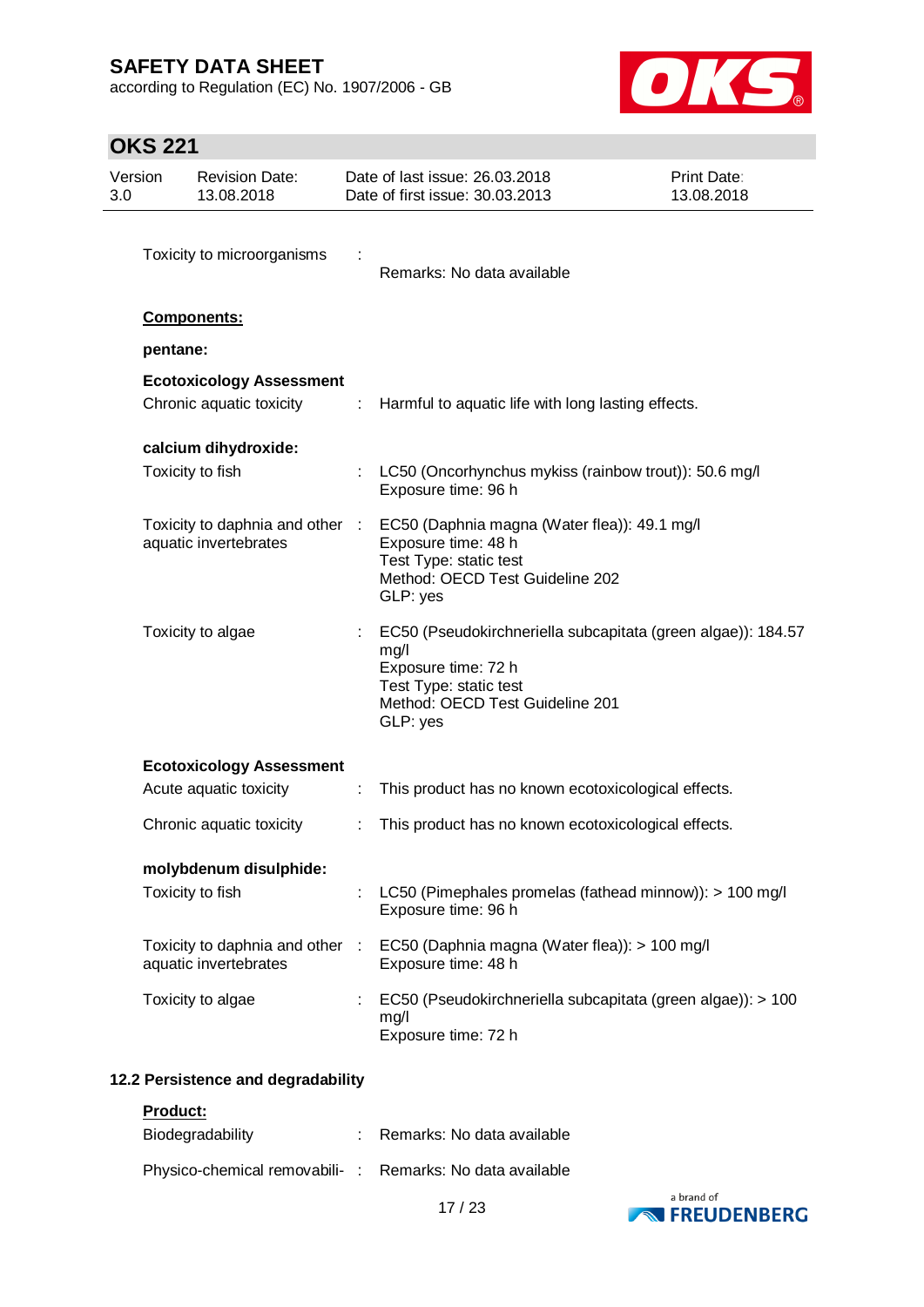according to Regulation (EC) No. 1907/2006 - GB



# **OKS 221**

| Version<br>3.0 |                 | <b>Revision Date:</b><br>13.08.2018                |   | Date of last issue: 26.03.2018<br>Date of first issue: 30.03.2013                                                                                                                                                       | Print Date:<br>13.08.2018 |
|----------------|-----------------|----------------------------------------------------|---|-------------------------------------------------------------------------------------------------------------------------------------------------------------------------------------------------------------------------|---------------------------|
|                | ty              |                                                    |   |                                                                                                                                                                                                                         |                           |
|                |                 | <b>Components:</b>                                 |   |                                                                                                                                                                                                                         |                           |
|                |                 | calcium dihydroxide:                               |   |                                                                                                                                                                                                                         |                           |
|                |                 | Biodegradability                                   |   | Remarks: The methods for determining the biological degra-<br>dability are not applicable to inorganic substances.                                                                                                      |                           |
|                |                 | 12.3 Bioaccumulative potential                     |   |                                                                                                                                                                                                                         |                           |
|                | <b>Product:</b> |                                                    |   |                                                                                                                                                                                                                         |                           |
|                |                 | Bioaccumulation                                    |   | Remarks: This mixture contains no substance considered to<br>be persistent, bioaccumulating and toxic (PBT).<br>This mixture contains no substance considered to be very<br>persistent and very bioaccumulating (vPvB). |                           |
|                |                 | <b>Components:</b>                                 |   |                                                                                                                                                                                                                         |                           |
|                | propane:        |                                                    |   |                                                                                                                                                                                                                         |                           |
|                |                 | Partition coefficient: n-<br>octanol/water         |   | log Pow: 2.36                                                                                                                                                                                                           |                           |
|                |                 | isobutane:                                         |   |                                                                                                                                                                                                                         |                           |
|                |                 | Partition coefficient: n-<br>octanol/water         | ÷ | log Pow: 2.88<br>Method: OECD Test Guideline 107                                                                                                                                                                        |                           |
|                | butane:         |                                                    |   |                                                                                                                                                                                                                         |                           |
|                |                 | Partition coefficient: n-<br>octanol/water         |   | log Pow: 2.89<br>Method: OECD Test Guideline 107                                                                                                                                                                        |                           |
|                |                 | 12.4 Mobility in soil                              |   |                                                                                                                                                                                                                         |                           |
|                | Product:        |                                                    |   |                                                                                                                                                                                                                         |                           |
|                | Mobility        |                                                    |   | Remarks: No data available                                                                                                                                                                                              |                           |
|                |                 | Distribution among environ-<br>mental compartments |   | Remarks: No data available                                                                                                                                                                                              |                           |
|                |                 | 12.5 Results of PBT and vPvB assessment            |   |                                                                                                                                                                                                                         |                           |
|                | Product:        |                                                    |   |                                                                                                                                                                                                                         |                           |
|                |                 | Assessment                                         |   | This substance/mixture contains no components considered<br>to be either persistent, bioaccumulative and toxic (PBT), or<br>very persistent and very bioaccumulative (vPvB) at levels of<br>0.1% or higher              |                           |

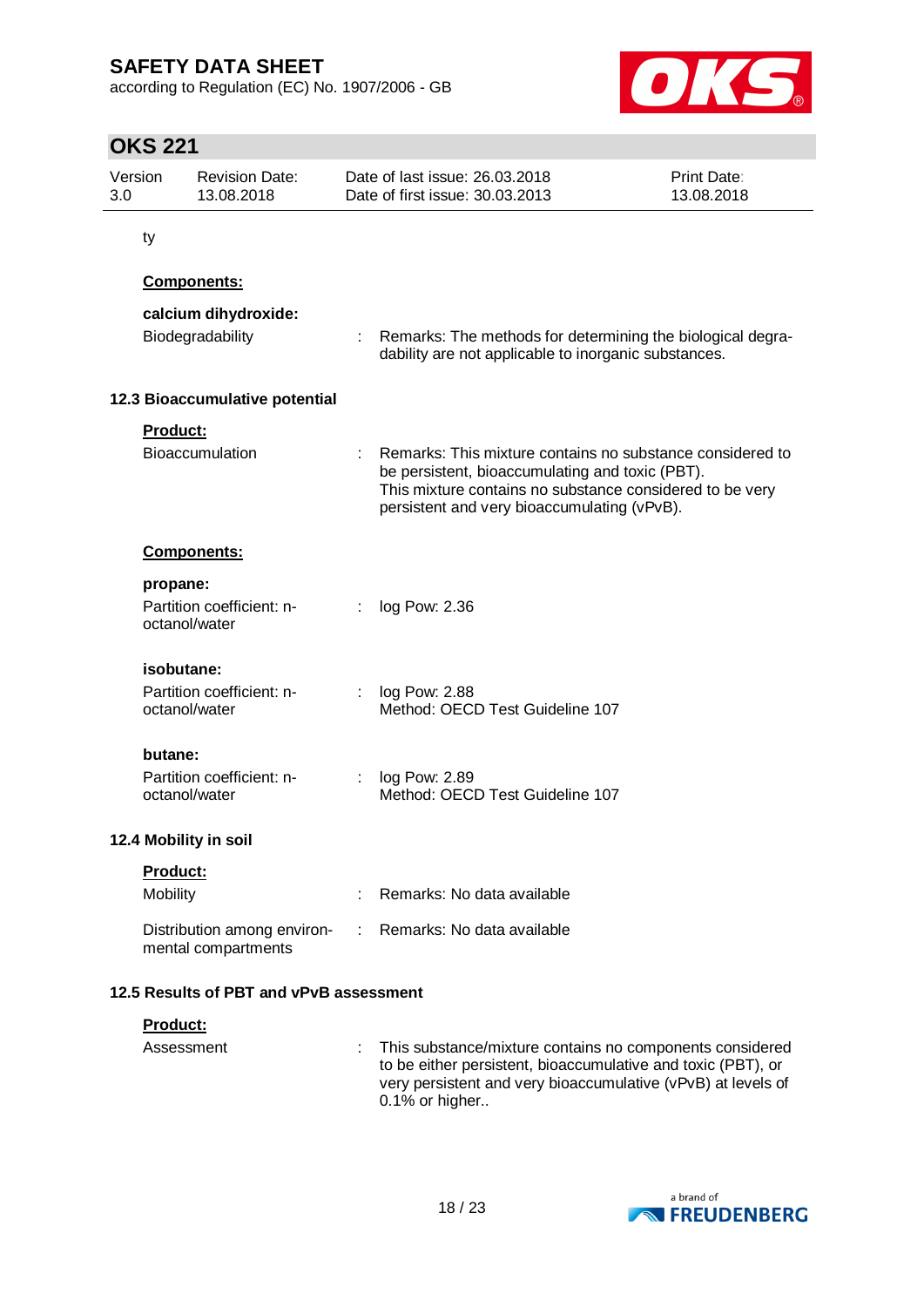according to Regulation (EC) No. 1907/2006 - GB



## **OKS 221**

| Version | <b>Revision Date:</b> | Date of last issue: 26.03.2018  | <b>Print Date:</b> |
|---------|-----------------------|---------------------------------|--------------------|
| 3.0     | 13.08.2018            | Date of first issue: 30.03.2013 | 13.08.2018         |

#### **12.6 Other adverse effects**

### **Product:**

Additional ecological informa- : Toxic to aquatic life with long lasting effects. tion

### **SECTION 13: Disposal considerations**

| 13.1 Waste treatment methods |  |                                                                                                                                                                                                                                                                        |
|------------------------------|--|------------------------------------------------------------------------------------------------------------------------------------------------------------------------------------------------------------------------------------------------------------------------|
| Product                      |  | Do not dispose of with domestic refuse.<br>Dispose of as hazardous waste in compliance with local and<br>national regulations.                                                                                                                                         |
|                              |  | Waste codes should be assigned by the user based on the<br>application for which the product was used.                                                                                                                                                                 |
| Contaminated packaging       |  | Packaging that is not properly emptied must be disposed of as<br>the unused product.<br>Offer empty spray cans to an established disposal company.<br>Pressurized container: Do not pierce or burn, even after use.<br>The following Waste Codes are only suggestions: |

### **SECTION 14: Transport information**

| 14.1 UN number                  |     |                              |
|---------------------------------|-----|------------------------------|
| <b>ADR</b>                      |     | : UN 1950                    |
| <b>IMDG</b>                     | ٠.  | <b>UN 1950</b>               |
| <b>IATA</b>                     | × 1 | <b>UN 1950</b>               |
| 14.2 UN proper shipping name    |     |                              |
| <b>ADR</b>                      | × 1 | <b>AEROSOLS</b>              |
| <b>IMDG</b>                     | t.  | <b>AEROSOLS</b><br>(pentane) |
| <b>IATA</b>                     |     | Aerosols, flammable          |
| 14.3 Transport hazard class(es) |     |                              |
| <b>ADR</b>                      |     | $\therefore$ 2               |
| <b>IMDG</b>                     |     | $\therefore$ 2.1             |
| <b>IATA</b>                     |     | $\therefore$ 2.1             |
| 14.4 Packing group              |     |                              |
|                                 |     |                              |

**ADR**

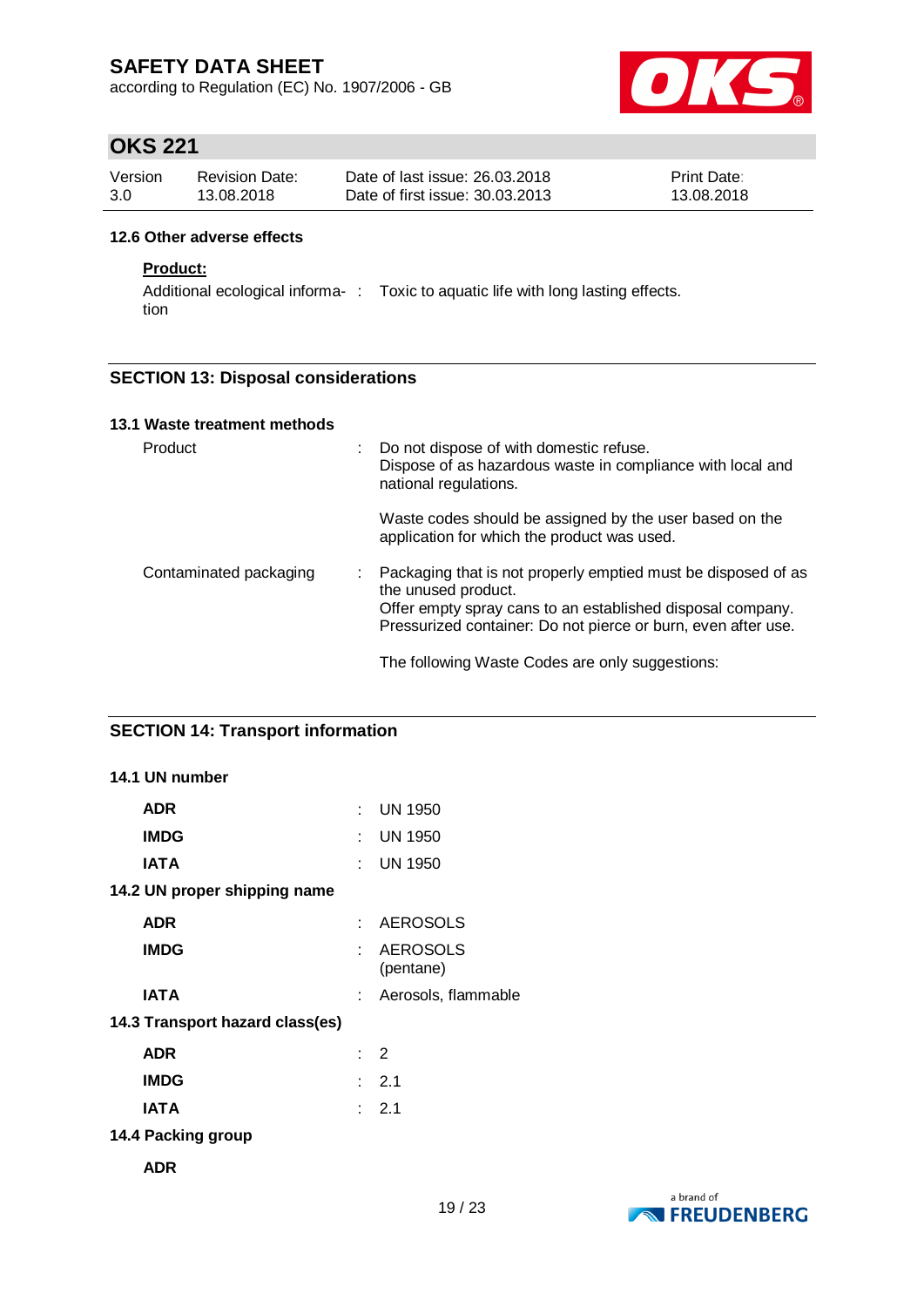according to Regulation (EC) No. 1907/2006 - GB



# **OKS 221**

| 3.0 | Version                           | <b>Revision Date:</b><br>13.08.2018                                                                  |    | Date of last issue: 26.03.2018<br>Date of first issue: 30.03.2013       | Print Date:<br>13.08.2018 |
|-----|-----------------------------------|------------------------------------------------------------------------------------------------------|----|-------------------------------------------------------------------------|---------------------------|
|     | Labels                            | Packing group<br><b>Classification Code</b><br>Tunnel restriction code                               |    | Not assigned by regulation<br>5F<br>2.1<br>(D)                          |                           |
|     | <b>IMDG</b><br>Labels<br>EmS Code | Packing group                                                                                        |    | Not assigned by regulation<br>2.1<br>$F-D, S-U$                         |                           |
|     | aircraft)<br>Labels               | <b>IATA (Cargo)</b><br>Packing instruction (cargo<br>Packing instruction (LQ)<br>Packing group       |    | 203<br>Y203<br>Not assigned by regulation<br>Flammable Gas              |                           |
|     | ger aircraft)<br>Labels           | <b>IATA (Passenger)</b><br>Packing instruction (passen-<br>Packing instruction (LQ)<br>Packing group |    | 203<br>Y203<br>Not assigned by regulation<br><b>Flammable Gas</b>       |                           |
|     |                                   | <b>14.5 Environmental hazards</b>                                                                    |    |                                                                         |                           |
|     | <b>ADR</b>                        | Environmentally hazardous                                                                            | ÷. | yes                                                                     |                           |
|     | <b>IMDG</b>                       | Marine pollutant                                                                                     |    | yes                                                                     |                           |
|     |                                   | <b>IATA (Passenger)</b><br>Environmentally hazardous                                                 |    | no                                                                      |                           |
|     |                                   | <b>IATA (Cargo)</b><br>Environmentally hazardous                                                     | ÷  | no                                                                      |                           |
|     |                                   | 14.6 Special precautions for user<br>No special precautions required.                                |    |                                                                         |                           |
|     |                                   |                                                                                                      |    | 14.7 Transport in bulk according to Annex II of Marpol and the IBC Code |                           |
|     | <b>Remarks</b>                    |                                                                                                      |    | Not applicable for product as supplied.                                 |                           |

### **SECTION 15: Regulatory information**

### **15.1 Safety, health and environmental regulations/legislation specific for the substance or mixture**

| REACH - Candidate List of Substances of Very High<br>Concern for Authorisation (Article 59). | : This product does not contain sub-<br>stances of very high concern (Regu-<br>lation (EC) No 1907/2006 (REACH),<br>Article 57). |
|----------------------------------------------------------------------------------------------|----------------------------------------------------------------------------------------------------------------------------------|
| REACH - List of substances subject to authorisation<br>(Annex XIV)                           | $:$ Not applicable                                                                                                               |

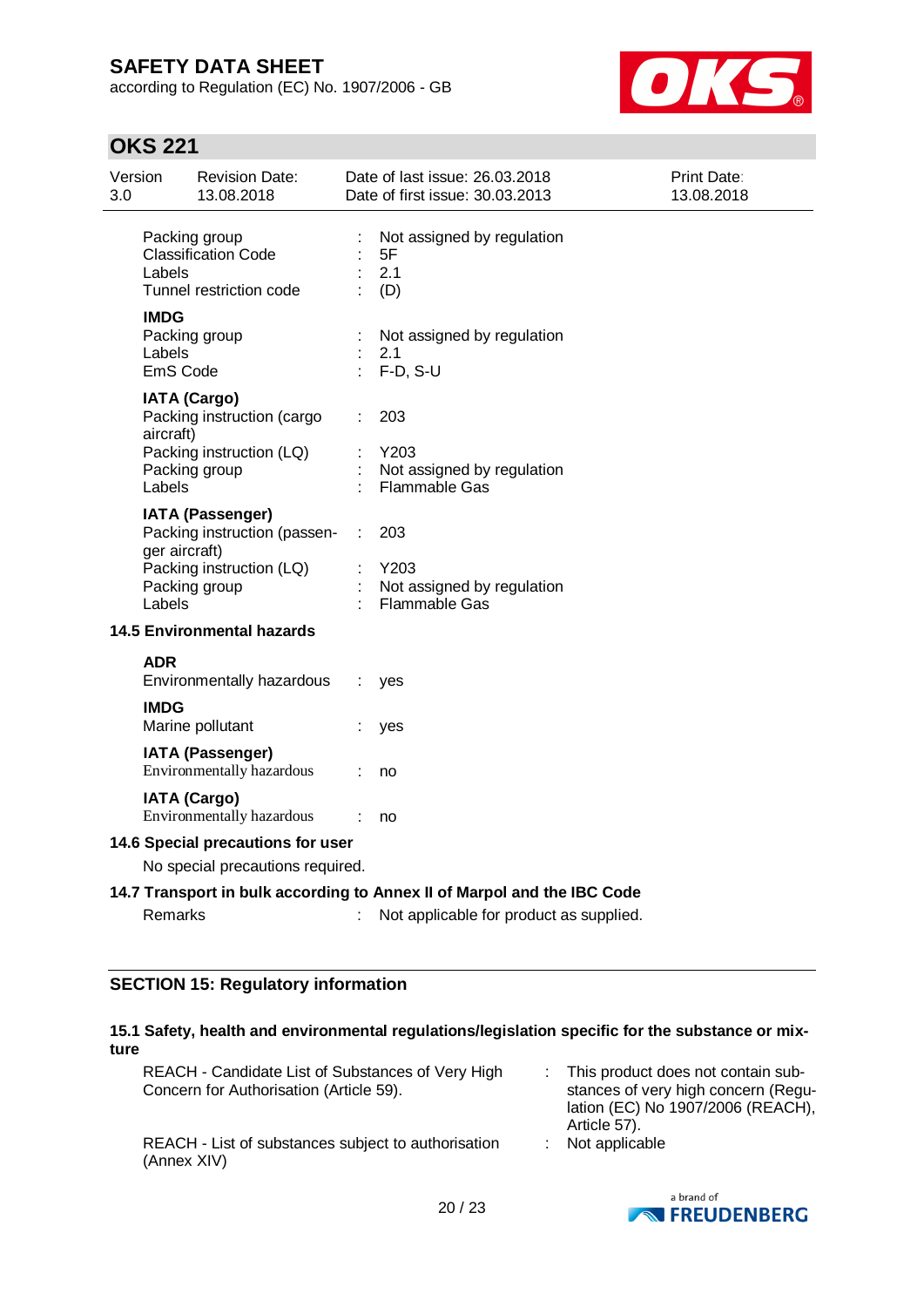according to Regulation (EC) No. 1907/2006 - GB



## **OKS 221**

| 3.0 | Version<br><b>Revision Date:</b><br>13.08.2018 |                                                                                                                                                      | Date of last issue: 26.03.2018<br>Date of first issue: 30.03.2013                                                                                                                                                                                                                                                                                                                                                              |                    | Print Date:<br>13.08.2018 |  |
|-----|------------------------------------------------|------------------------------------------------------------------------------------------------------------------------------------------------------|--------------------------------------------------------------------------------------------------------------------------------------------------------------------------------------------------------------------------------------------------------------------------------------------------------------------------------------------------------------------------------------------------------------------------------|--------------------|---------------------------|--|
|     |                                                | lete the ozone layer                                                                                                                                 | Regulation (EC) No 1005/2009 on substances that dep-<br>- 11                                                                                                                                                                                                                                                                                                                                                                   | Not applicable     |                           |  |
|     | lutants                                        |                                                                                                                                                      | Regulation (EC) No 850/2004 on persistent organic pol-<br>$\sim 10$                                                                                                                                                                                                                                                                                                                                                            | Not applicable     |                           |  |
|     |                                                | Regulation (EC) No 649/2012 of the European Parlia-<br>of dangerous chemicals                                                                        | ÷.<br>ment and the Council concerning the export and import                                                                                                                                                                                                                                                                                                                                                                    | Not applicable     |                           |  |
|     |                                                | REACH - Restrictions on the manufacture, placing on<br>the market and use of certain dangerous substances,<br>preparations and articles (Annex XVII) | ÷.                                                                                                                                                                                                                                                                                                                                                                                                                             | Not applicable     |                           |  |
|     |                                                |                                                                                                                                                      | Seveso III: Directive 2012/18/EU of the European Parliament and of the Council on the control of<br>major-accident hazards involving dangerous substances.                                                                                                                                                                                                                                                                     |                    |                           |  |
|     | P <sub>3a</sub>                                |                                                                                                                                                      | <b>FLAMMABLE AEROSOLS</b>                                                                                                                                                                                                                                                                                                                                                                                                      | Quantity 1<br>150t | Quantity 2<br>500 t       |  |
|     | E <sub>2</sub>                                 |                                                                                                                                                      | <b>ENVIRONMENTAL</b><br><b>HAZARDS</b>                                                                                                                                                                                                                                                                                                                                                                                         | 200t               | 500 t                     |  |
|     | E <sub>2</sub>                                 |                                                                                                                                                      |                                                                                                                                                                                                                                                                                                                                                                                                                                |                    |                           |  |
|     | P <sub>2</sub>                                 |                                                                                                                                                      |                                                                                                                                                                                                                                                                                                                                                                                                                                |                    |                           |  |
|     | 34                                             |                                                                                                                                                      | Petroleum products: (a)<br>gasolines and naphthas,<br>(b) kerosenes (including jet<br>fuels), (c) gas oils (includ-<br>ing diesel fuels, home<br>heating oils and gas oil<br>blending streams), (d)<br>heavy fuel oils (e) alterna-<br>tive fuels serving the same<br>purposes and with similar<br>properties as regards<br>flammability and environ-<br>mental hazards as the<br>products referred to in<br>points (a) to (d) | $2,500$ t          | 25,000 t                  |  |
|     |                                                | Volatile organic compounds                                                                                                                           | Directive 2010/75/EU of 24 November 2010 on industrial<br>emissions (integrated pollution prevention and control)<br>Volatile organic compounds (VOC) content: 68 %<br>Remarks: VOC content excluding water                                                                                                                                                                                                                    |                    |                           |  |

Other regulations:

Take note of Directive 94/33/EC on the protection of young people at work or stricter national regulations, where applicable.

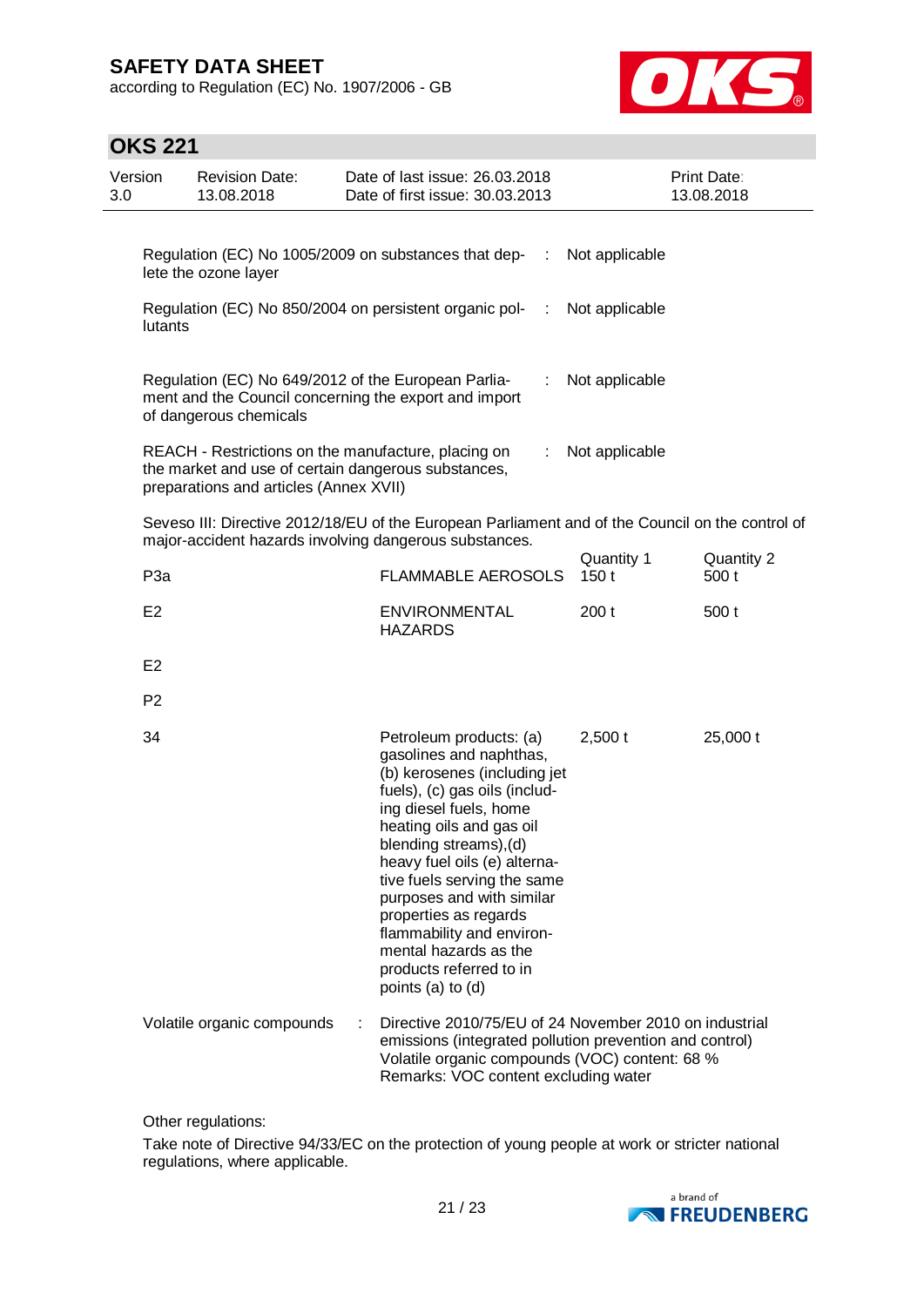according to Regulation (EC) No. 1907/2006 - GB



## **OKS 221**

| Version | <b>Revision Date:</b> | Date of last issue: 26.03.2018  | <b>Print Date:</b> |
|---------|-----------------------|---------------------------------|--------------------|
| 3.0     | 13.08.2018            | Date of first issue: 30.03.2013 | 13.08.2018         |

#### **15.2 Chemical safety assessment**

This information is not available.

#### **SECTION 16: Other information**

|  |  |  | <b>Full text of H-Statements</b> |  |
|--|--|--|----------------------------------|--|
|--|--|--|----------------------------------|--|

| H <sub>220</sub> | : Extremely flammable gas.                          |
|------------------|-----------------------------------------------------|
| H <sub>225</sub> | : Highly flammable liquid and vapour.               |
| H <sub>280</sub> | Contains gas under pressure; may explode if heated. |
| H <sub>304</sub> | : May be fatal if swallowed and enters airways.     |
| H315             | Causes skin irritation.                             |
| H318             | : Causes serious eye damage.                        |
| H335             | : May cause respiratory irritation.                 |
| H336             | May cause drowsiness or dizziness.                  |
| H411             | : Toxic to aquatic life with long lasting effects.  |

#### **Full text of other abbreviations**

| Note C             | Some organic substances may be marketed either in a specif-<br>ic isomeric form or as a mixture of several isomers. In this<br>case the supplier must state on the label whether the sub-                                                                |
|--------------------|----------------------------------------------------------------------------------------------------------------------------------------------------------------------------------------------------------------------------------------------------------|
| Note U (table 3.1) | stance is a specific isomer or a mixture of isomers.<br>When put on the market gases have to be classified as "Gas-<br>t.<br>es under pressure", in one of the groups compressed gas,<br>liquefied gas, refrigerated liquefied gas or dissolved gas. The |
|                    | group depends on the physical state in which the gas is pack-<br>aged and therefore has to be assigned case by case.                                                                                                                                     |

ADN - European Agreement concerning the International Carriage of Dangerous Goods by Inland Waterways; ADR - European Agreement concerning the International Carriage of Dangerous Goods by Road; AICS - Australian Inventory of Chemical Substances; ASTM - American Society for the Testing of Materials; bw - Body weight; CLP - Classification Labelling Packaging Regulation; Regulation (EC) No 1272/2008; CMR - Carcinogen, Mutagen or Reproductive Toxicant; DIN - Standard of the German Institute for Standardisation; DSL - Domestic Substances List (Canada); ECHA - European Chemicals Agency; EC-Number - European Community number; ECx - Concentration associated with x% response; ELx - Loading rate associated with x% response; EmS - Emergency Schedule; ENCS - Existing and New Chemical Substances (Japan); ErCx - Concentration associated with x% growth rate response; GHS - Globally Harmonized System; GLP - Good Laboratory Practice; IARC - International Agency for Research on Cancer; IATA - International Air Transport Association; IBC - International Code for the Construction and Equipment of Ships carrying Dangerous Chemicals in Bulk; IC50 - Half maximal inhibitory concentration; ICAO - International Civil Aviation Organization; IECSC - Inventory of Existing Chemical